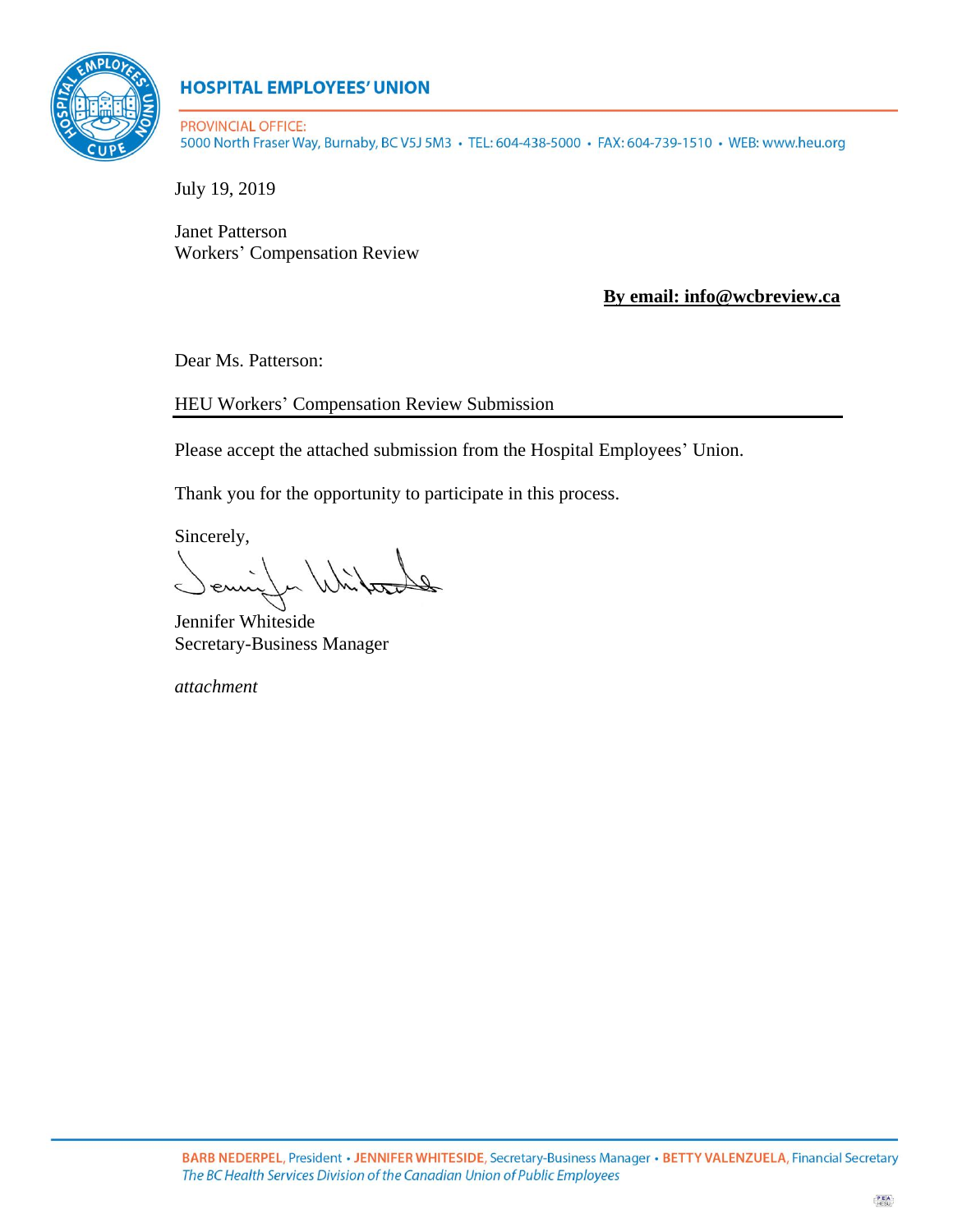### **Hospital Employees' Union: Workers' Compensation Review Submission**

The Hospital Employees' Union (HEU) is the oldest and largest health care union in British Columbia, representing more than 50,000 members working for public, non-profit and private employers. HEU is also the B.C. health care services division of the Canadian Union of Public Employees (CUPE), making HEU part of the biggest union in Canada.

HEU is a racially diverse, predominantly female union. Eighty-five per cent of our members are women, who work in all areas of the health system – acute care hospitals, residential care facilities, community group homes, outpatient clinics and medical labs, community social services, and First Nations health agencies – providing both direct and non-direct care services.

We thank the Minister of Labour Harry Bains for introducing a review of the workers' compensation system, and for acknowledging that the system must take a worker-centered approach. We also appreciate this opportunity to provide an account of how the current system has failed many HEU members and our recommendations for improvements. Without question, the workers' compensation system is long overdue for change.

#### **INJURIES IN HEALTH CARE**

According to the Workers' Compensation Board (WCB) 2018 statistics, health care workers have the highest injury rate of any sector in the province. And health care assistants have the highest rate of workplace violence injuries of any occupational group in B.C.

In 2018, the B.C. provincial injury rate was 2.2. The health care sector injury rate was 3.6, almost twice the provincial average. And when reviewing the subsectors within health care, the acute care injury rate was above the health care sector injury rate at 4.2 in 2018, up slightly from 4.0 in 2017. The long-term care injury rate in 2018 was 8.0, down slightly from 8.9 in 2017, but still close to four times the provincial average.

HEU also represents 4,600 health care workers, who provide support services in hospitals and long-term care facilities. They are employed by Compass, Sodexo, Marquise, Aramark and Acciona. These workers work primarily in housekeeping and dietary, two occupational groups that have a high injury rate. As a result of the privatization, this work is not included in the WCB health care subsector; rather, the employers' classification unit is the hospitality subsector. Consequently, the WCB health care subsector statistics do not reflect the injury and claims experience of the entire health care system in B.C.

Musculoskeletal injuries (MSIs), physical and psychological injury from violence on the job, and falls are the three major injuries in health care for claims filed. In long-term care, the three occupations with the most injuries and illnesses are nurses' aides at 64.8 per cent, LPNs at 10.8 per cent, and RNs at 4.5 per cent. In acute care occupations, those with the most injuries and illnesses were RNs at 35.2 per cent, nurses' aides at 18.7 per cent, and LPNs at 12.8 per cent.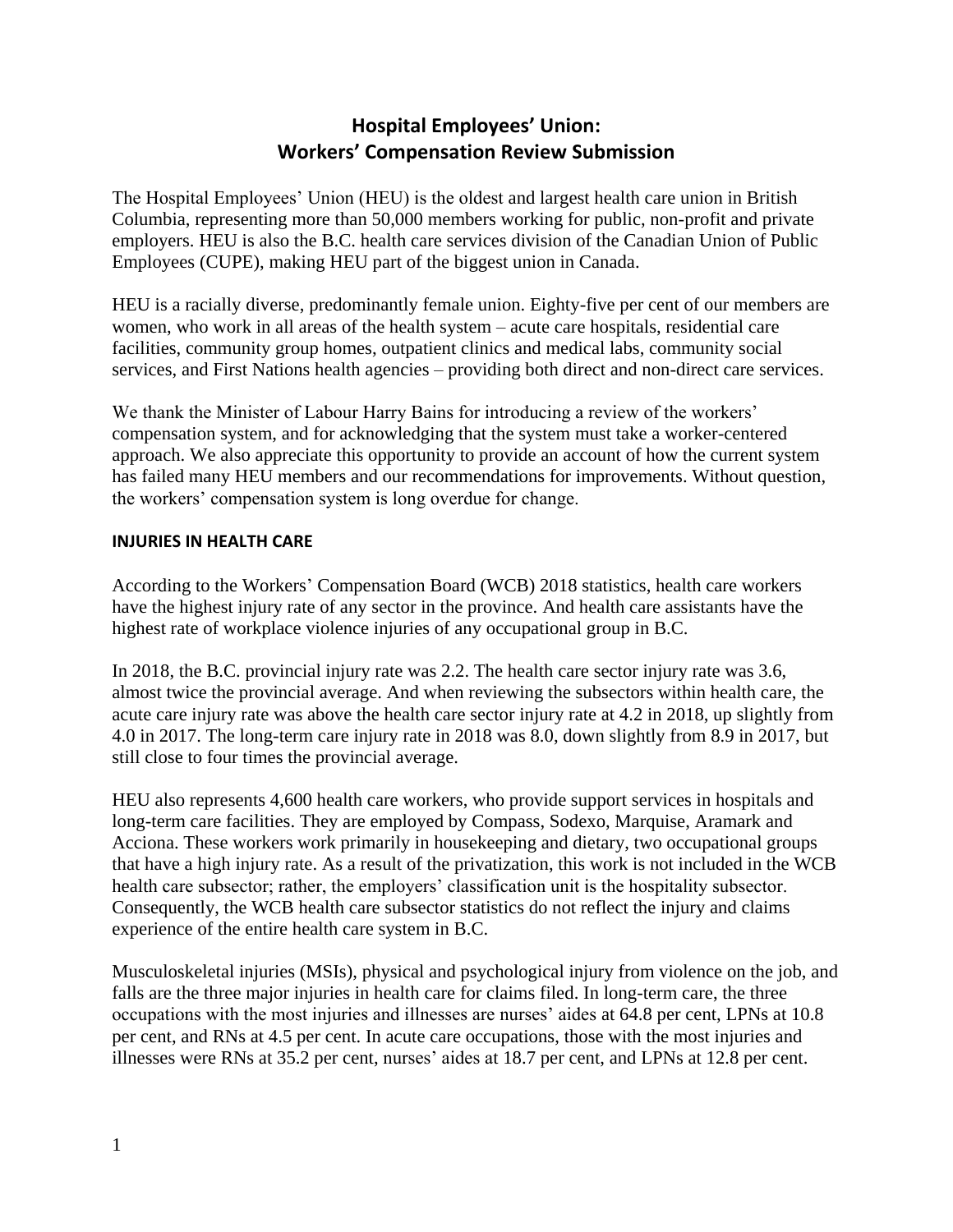#### **THE COST OF WORKPLACE INJURIES**

The cost of workplace injuries and illnesses have been astronomical. The number of work days lost in 2018 in the health sector combined was 426,920 days. Claims amounts in the health care sector were \$107, 254,000 in 2018, alone.

For our HEU members, who have been injured on the job, it may be years before they return to work, or they may not be able to work at all. They may also experience severely reduced incomes, increased anxiety, depression, and psychological trauma, family difficulties, and even poverty.

Clearly, the current situation must change. The exceptionally high injury rate in health care is not acceptable. The compensation levels are not adequate. And our members' experiences accessing the services they need to receive compensation and return to work are challenging.

We also know that the injury rates cited here are but the tip of the iceberg. Statistics do not tell the whole story. These numbers only reflect accepted claims and do not account for underreporting or unaccepted claims. They quantify the number of claims filed in a year, but they do not reveal the devastating experiences workers endure as a result of their workplace injuries.

#### **CUTS TO THE WORKERS' COMPENSATION SYSTEM IN 2002**

In 2002, the Gordon Campbell Liberal government made significant cuts to every aspect of the workers' compensation system, including prevention, compensation and vocational rehabilitation. Those cuts fundamentally eroded the core principles of the 1917 historic compromise, in which workers gave up the right to sue their employer in exchange for receiving compensation benefits when injured on the job.

The major restructuring of the workers' compensation system in 2002 was driven by the employer community, which claimed the system was economically unsustainable, and called on the provincial government to secure major cost savings. Reducing compensation benefit levels to 90 per cent of the worker's net income, eliminating lifetime pensions, and severely reducing vocational rehabilitation assistance, meant injured workers were now literally paying the price for their workplace injuries.

Seventeen years later, the WCB is funded at 155 per cent and has a surplus of \$2.9 billion.

The 2002 cuts to the compensation system also included a reduction in health and safety protections for workers on the job. Cuts to regulations and prevention services, carried out in the name of reducing red tape, have meant fewer prescriptive regulations, office closures, fewer workplace inspections, and less enforcement. The result? More workplace injuries, less compensation, and fewer services for injured workers.

Those cuts also shifted the organization's culture, and moved WCB closer to the corporate world. New WorkSafeBC branding generated a corporate, insurance company appearance, which suggests a shift in emphasis away from the primary concern of providing workers' assistance to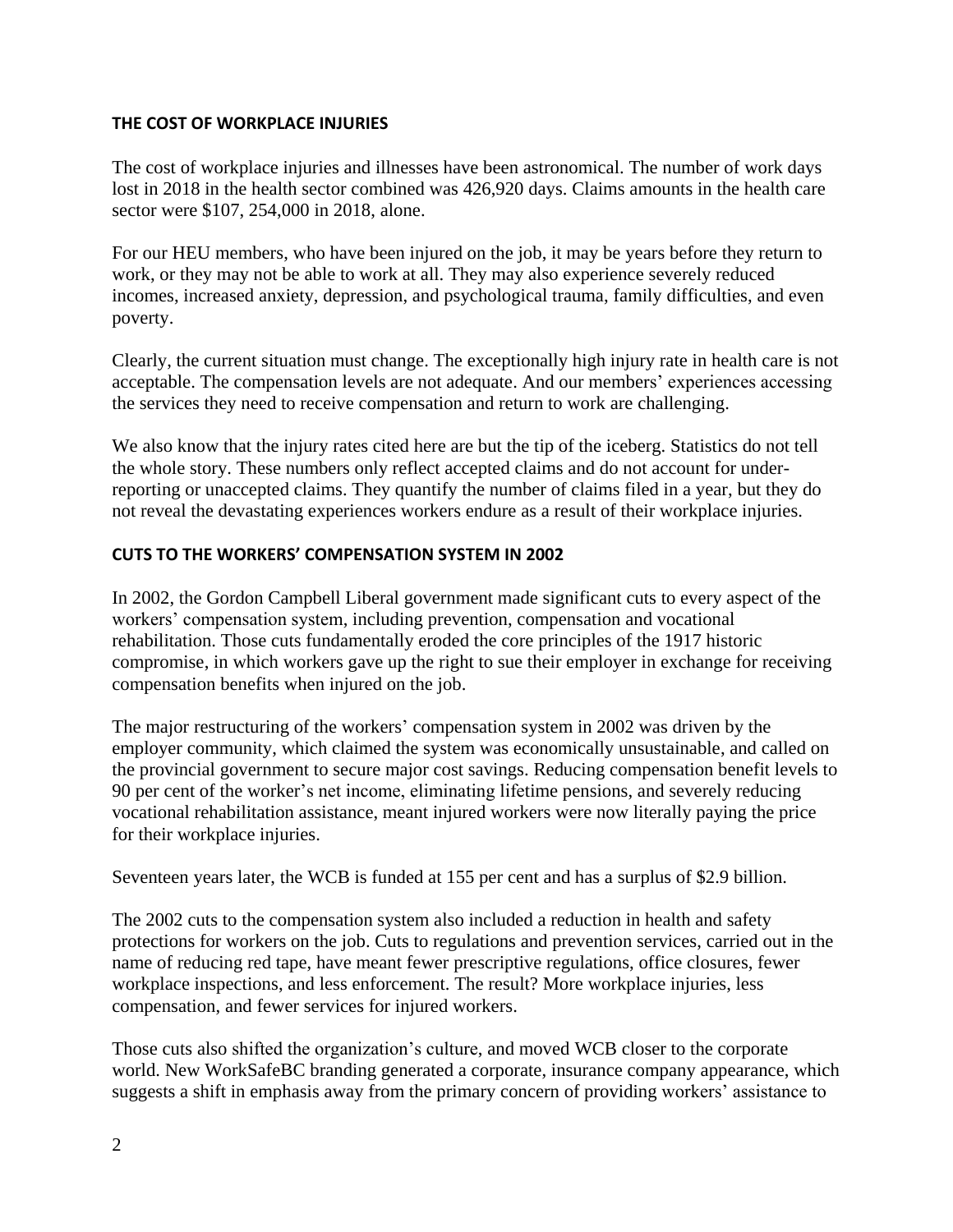WCB's financial bottom line. That shift also put the onus on the worker "to work safe" rather than putting the onus on the employer to provide safe work, perpetuating a "blame the worker" attitude.

#### **A GENDER-BASED ANALYSIS**

We fully support the government's application of a gender-based analysis to the workers' compensation system, and to the deliberations of the system's review. Workers' compensation legislation, policies and practices – in both compensation and prevention – must apply an intentional gender lens at the time of development, which is currently not the case in B.C.

Furthermore, enforcement of regulations and adjudication of claims do not apply an intentional gender lens either. Consequently, many women workers' injuries are misunderstood, misdiagnosed, and claims are denied.

As stated earlier, 85 per cent of the HEU's membership are women workers. MSIs and violencerelated injuries are the two highest injuries among health care workers. In both cases, the injuries are largely invisible, and often considered "part of the job".

Anecdotal evidence tells us that many injuries go unreported because workers fear their claim won't be accepted, and they will pay the price financially if off work. Consequently, many work through their pain or exhaust their sick time, vacation time or family savings in order to recover. Special attention and examination of these types of injuries through a gender-based analysis is welcomed and long overdue.

#### **CHANGE THAT MAKES A DIFFERENCE**

Creating a workers' compensation system with a worker-centered service delivery model requires an understanding of the problems that arise out of injured workers' actual claims and experiences, as well solutions that will address those problems.

We are very appreciative that the workers' compensation review held public hearings all across B.C. These hearings provided workers a critical opportunity to talk directly about their experiences with the system, and make suggestions about how the system can be improved. According to our members who participated in the public hearings, the experience was validating, respectful, and they felt heard.

Achieving a worker-centered approach requires major legislative changes, as well as changes to policy and practice. Workers cannot continue to be held financially responsible for their injuries. The 2002 cuts to reduce compensation benefits to 90 per cent of net income means injured workers pay a 10 per cent financial penalty for being injured on the job.

The cut to compensation benefit levels further impacts other benefit amounts, such as loss of earnings and permanent functional impairment awards, because they are calculated as a percentage of the compensation benefit. This leaves workers with an overall 13 per cent cut to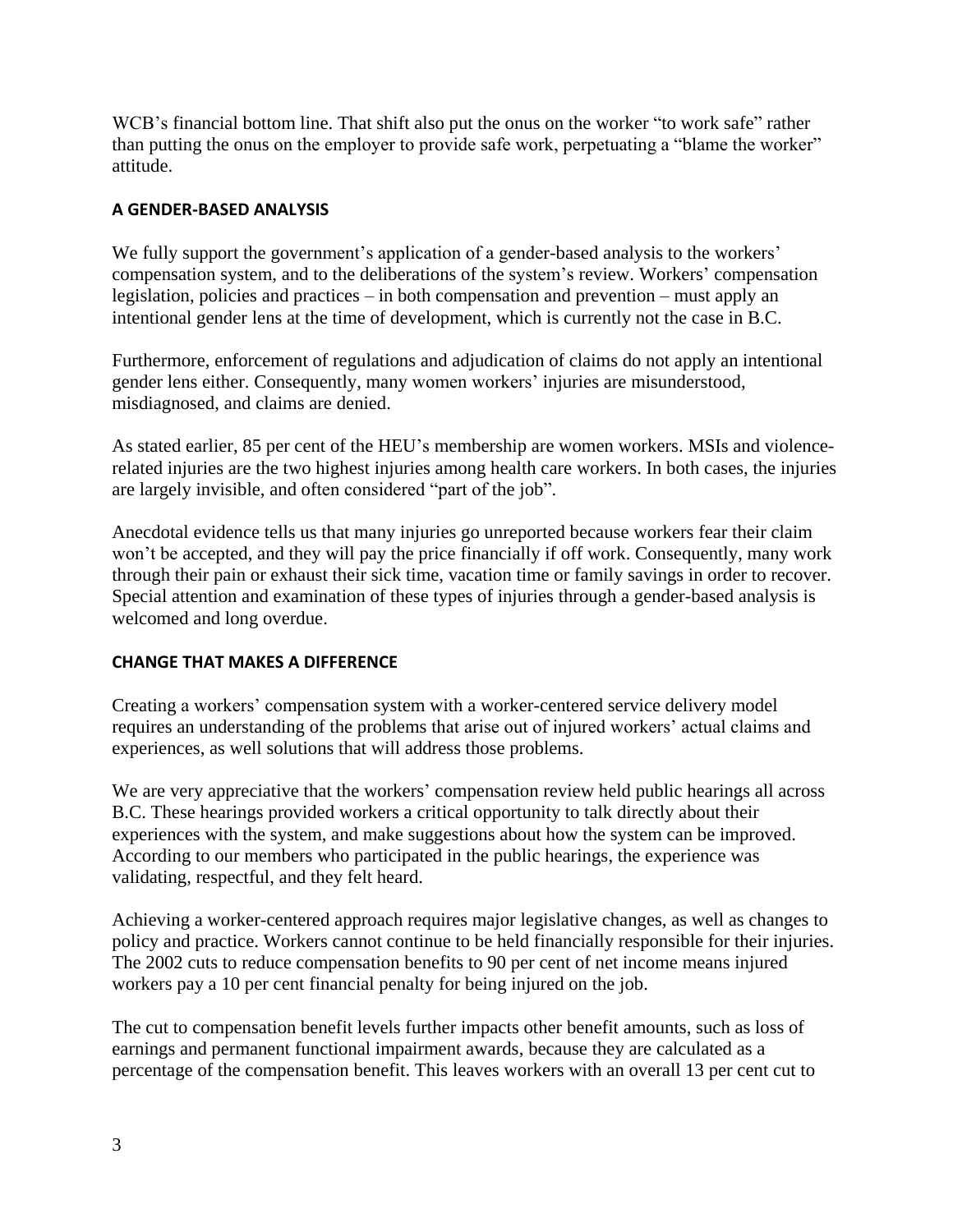benefits. It is critical that injured workers be fully compensated, which can only be achieved through legislative change.

In addition, workers cannot continue to be treated with disrespect and disbelief. Shifting the organizational culture to one of respect and dignity must begin with the Board of Directors and the senior executive team in their day-to-day actions, and through the lens they apply to their decision-making. It must also be communicated to all staff throughout the organization.

The HEU endorses returning to the fundamental principles for a fair and comprehensive workers' compensation system as set out in *Insult to Injury*, and fully supports the recommendations outlined in the paper, which detail the requirements for the return to a full compensation system. The HEU also fully supports the B.C. Federation of Labour's paper *Restoring the Balance: A Worker-centred Approach (2017)*.

### **RECOMMENDATIONS AND CASE STUDIES**

This submission outlines many of the problems HEU members currently face with the workers' compensation system, and provides recommendations regarding the changes required to create a worker-centered system.

Our recommendations are illustrated primarily through case studies. The stories from our members are plagued with chronic under-entitlement, mental distress, and loss of quality of life, arising directly out of their involvement in the compensation claim cycle.

### *Recommendation 1: Amend the Workers' Compensation Act (WCA) to create a balanced Board of Directors.*

The WCA must be amended to create a balanced Board of Directors, where workers and employers have equal representation on the board. Currently, there is one worker representative and one employer representative. However, there are other positions on the board such as the OH&S specialist, the two public interest positions, and the health care position, which have been filled by individuals from the employer community for the past 15 years.

Implementing a worker-centered system requires a far more balanced perspective. It's time to return to equal representation on the board. It is in keeping with the legislation governing the composition of joint health and safety committees, and it is also in keeping with the majority of jurisdictions across Canada.

### *Recommendation 2: Increase benefit levels to 100 per cent of net income.*

Benefit levels must be increased to 100 per cent of net income. As stated earlier, this has a cascading effect on many other benefit amounts that injured workers receive. This legislative change would begin to address a significant problem workers currently face and would no longer financially penalize workers for being injured on the job.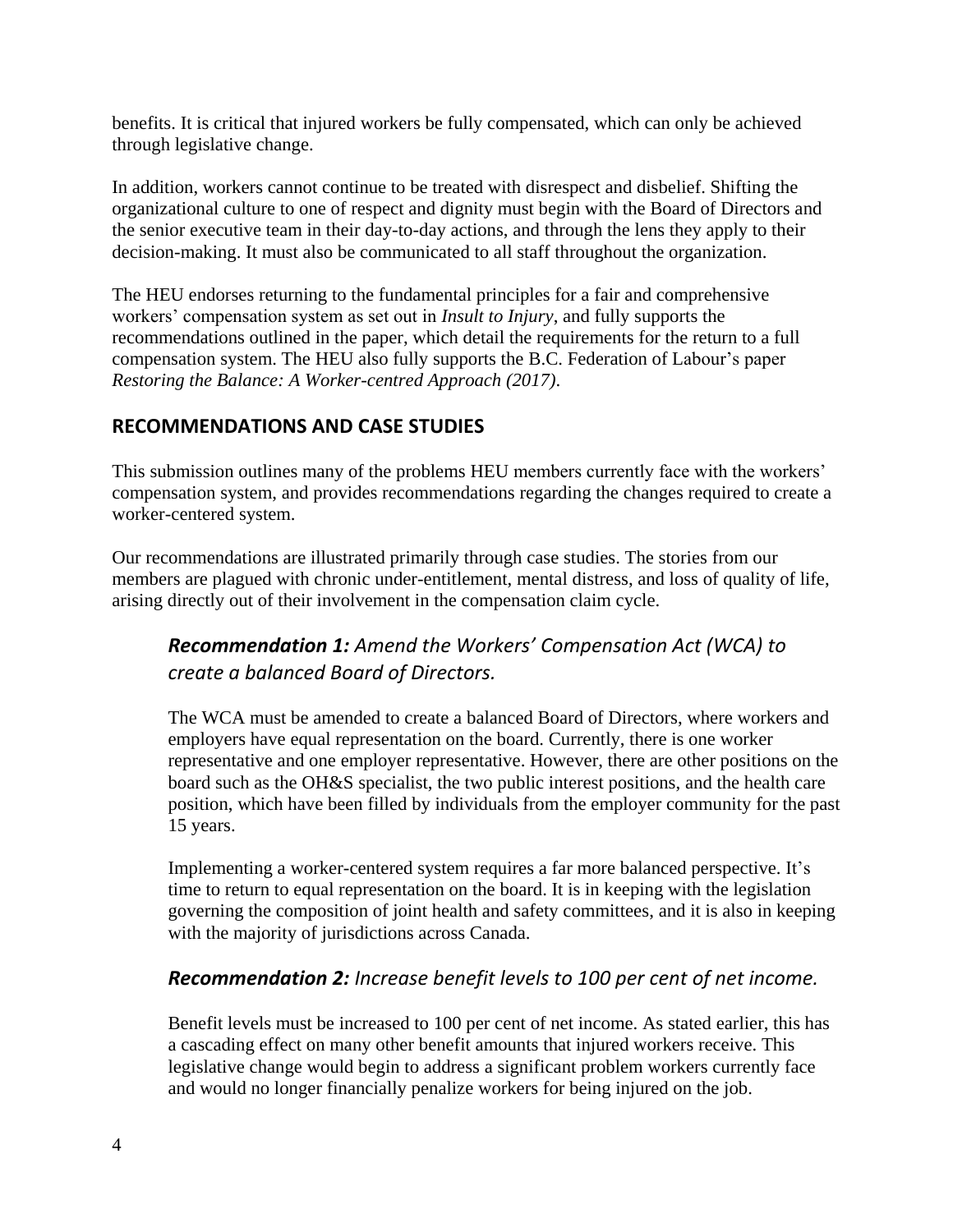### *Recommendation 3: Amend the application for compensation process.*

## *Recommendation 4: Require the Board of Directors to create a system that documents conversations about claim-related issues.*

*Case Study: The current case management system is flawed.*

- A care aide was injured while transferring a resident when a Broda chair jammed and abruptly gave out, causing her to tear ligaments in her wrist and feel pain in her upper arm and shoulder.
- She immediately contacted the call centre, which coincided with the shift change process, and provided a brief account of the mechanism of injury.
- Her claim was only accepted for a right wrist injury.
- A month later, she called her case manager, where she found herself in a verbal disagreement about which conditions should be accepted.
- This call was never documented on the worker's claim file.
- One year later, she received a decision letter denying a right shoulder injury as a compensable condition on her claim file. The reasons cited for the denial were substantial discrepancies between her initial reporting of the mechanism of injury and the alleged delay in notifying the Board of her right shoulder symptoms.
- The Board contended that the worker only reported a shoulder injury four months after her initial injury, and denied that she ever had a conversation with the case manager.
- The Review Division (RD) confirmed the decision, which was largely based on alleged credibility concerns.
- The matter is pending a decision after an oral hearing at WCAT.

Specifically, we recommend that the Teleclaim process be significantly changed. The current Teleclaim process operates under the expectation that injured workers will be able to verbally provide a complete and comprehensive account of the mechanism of injury through one telephone call. This has had disastrous effects on claims from a credibility standpoint.

We recommend that WCB amend the Teleclaim process to acquire the worker's personal information only on the phone, including details about their occupation. The Board should then request that workers send in a signed letter, which will serve as the complete and full account of the mechanism of injury.

Further, the Teleclaim agent should advise the injured worker about the importance of this statement, and how it will guide the claims process. This would effectively eliminate many issues related to initial incomplete descriptions of the mechanism of injury, and allow Board Medical Advisers (MAs) to render their opinions using the correct description of the workplace incident.

We recommend that a new email system, or worker portal, be established to allow for a retrievable digital timeline for all correspondence between case managers and injured workers.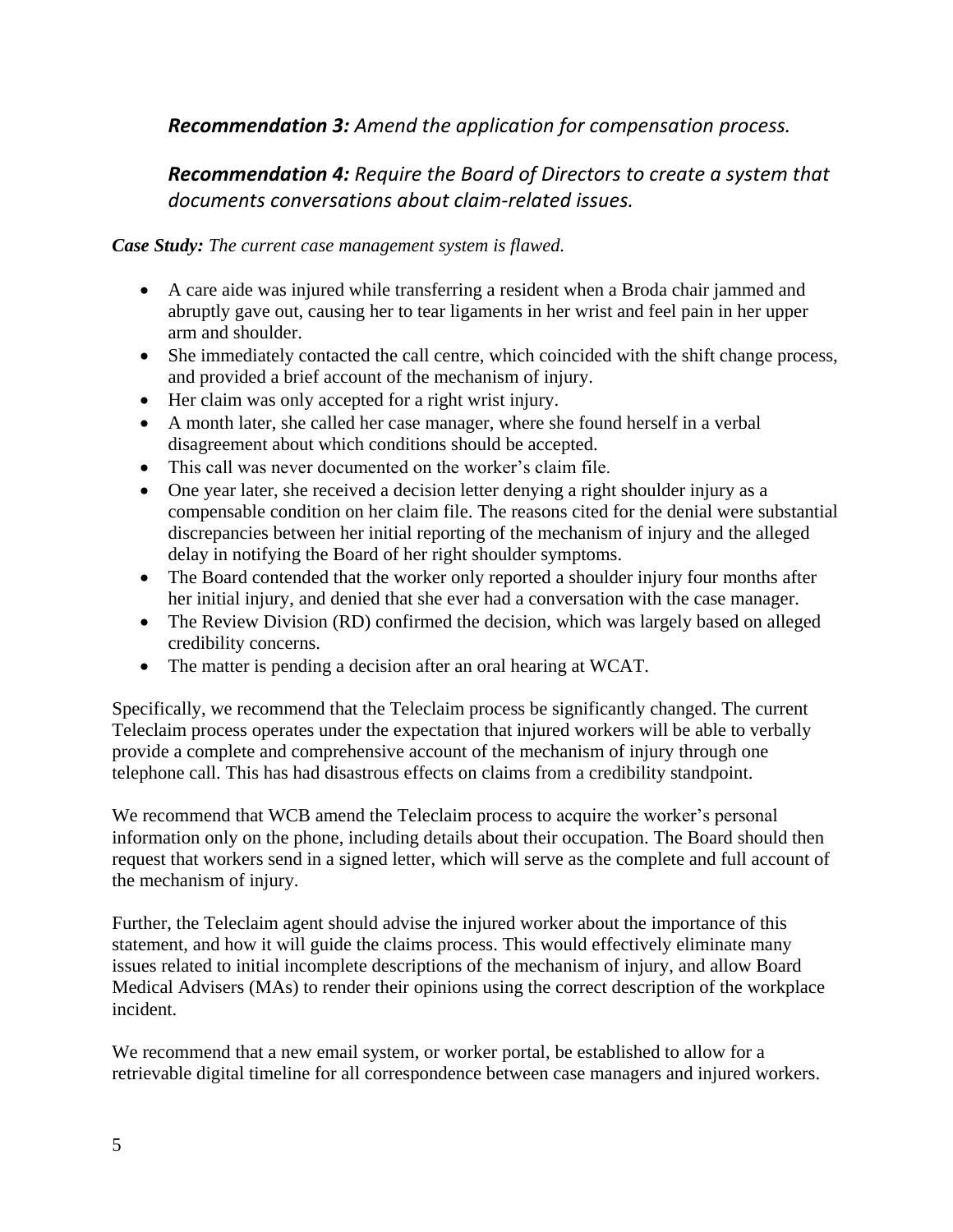The current system allows telephone conversations and voice mail messages to case managers remain undocumented. This creates a huge problem for injured workers for two reasons. First, discussions about ongoing levels of impairment, unaccepted conditions, and requests for reconsideration can be omitted. This has an obvious detrimental impact on claims for injured workers. They are often told there is a gap in continuity of symptoms and symptom reporting, which leads to credibility concerns throughout the duration of a claim cycle.

In other situations, when a worker does not appeal in time and needs an extension of time (EOT), the undocumented phone conversations could serve as evidence to suggest they communicated their intention to appeal. Without that evidence, many EOTs have been denied.

*Recommendation 5: Compel the Board to investigate all reasonably diagnosed conditions linked to the workplace incident or employment activities.* 

*Recommendation 6: Expand the Review Division jurisdiction to be broad and remedial.*

*Recommendation 7: Amend the Review Division process to allow workers to choose their method of appeal similar to WCAT.*

*Case Study: The sprain/strain phenomenon.*

- The worker, a housekeeper, had her claim accepted for an elbow sprain/strain.
- The claim was only accepted for a sprain/strain, but the worker had new evidence suggesting it was likely a plexus traction injury (PTI).
- The Board received medical evidence from her attending physician (AP) suggesting that she actually has a PTI.
- The worker asked both the Board and later, the RD, about acceptance of that condition.
- The Board did not action her adjudication request, and instead, issued a decision advising that her compensable sprain/strain had resolved.
- The RD ignored her request, and did not bring up the issue during the Review either as a "preliminary matter", regarding jurisdiction, or a comment in the "reasoning" that the matter had not been adjudicated, and the worker was free to ask the Board for acceptance.
- The union formally requested acceptance of a PTI, several months after the worker's request was made.

Specifically, we ask that the Board adjudicate new or differential diagnoses once medical evidence – relating these conditions to workplace activities – is received.

This will allow for comprehensive claim management rather than relying on the current sprain/strain phenomenon, in which the Board obtains further medical opinions using only strain/sprain as the first and only accepted diagnoses. Moreover, this change would put the onus of investigation back on the Board.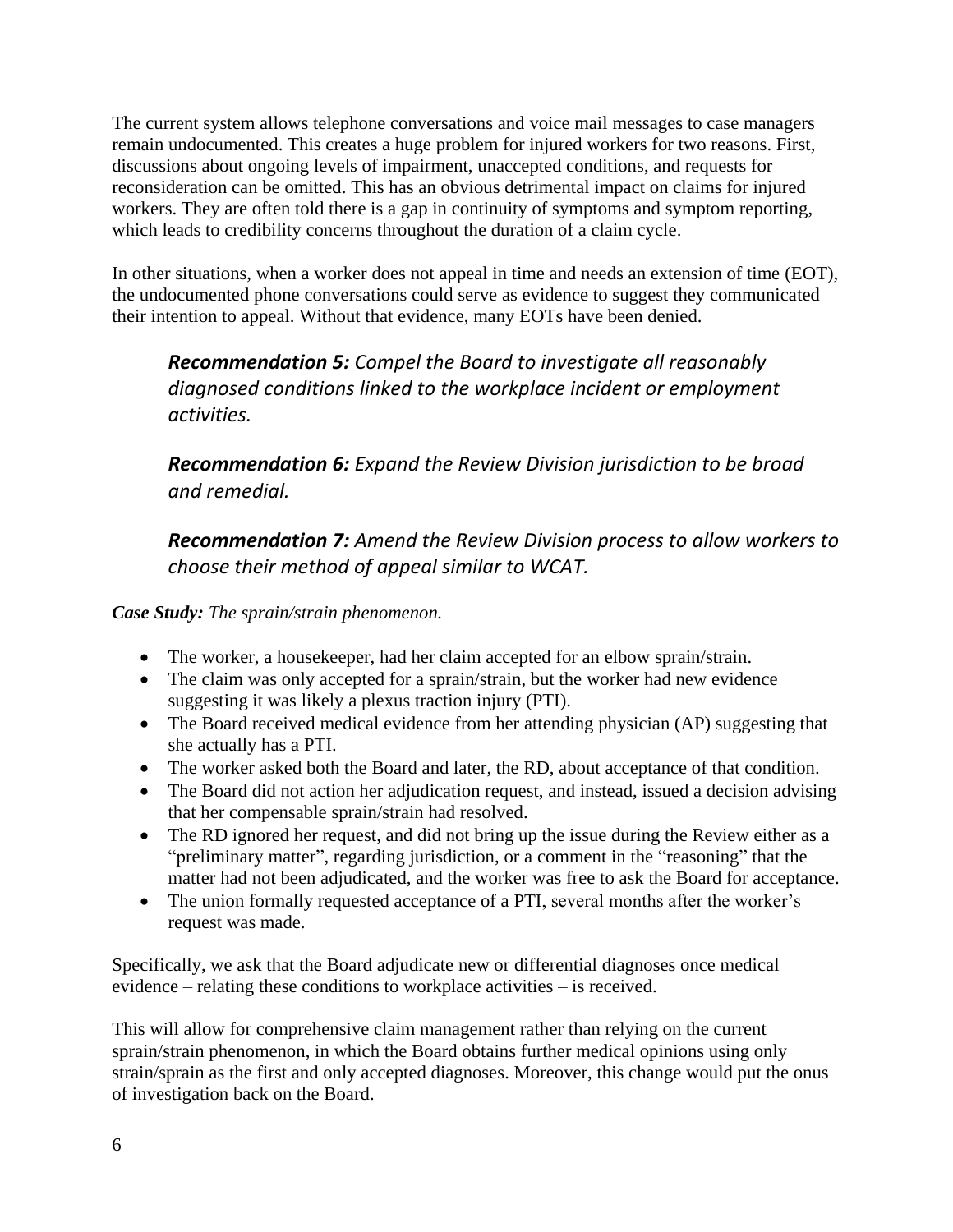Currently, injured workers are expected to have an advanced understanding of the system, or risk appealing the wrong decisions in relation to their desired outcome.

The Board and the RD use form language such as "the worker is free to ask the Board to adjudicate further diagnosed conditions if they choose to." As we know, this essentially means that the worker is to put in a request in writing for new adjudication. However, often times, they will instead call case managers, who will not action these requests. The Board should also be compelled to provide an accurate timeline for a decision on a new adjudication, whether it is initiated by them or the injured worker.

Currently, there is no timeframe for such requests.

In addition, expanding the RD would compel the RD to consider differential diagnoses so that claim resolution and medical plateau reviews could proceed using the correct diagnosis rather than only using the accepted compensable condition. This would prevent workers from going through an endless appeal cycle, or having to request new adjudications.

Finally, amending the RD process to allow workers to choose their method of appeal similar to WCAT, would allow injured workers to address credibility concerns during the first level of appeal. Currently, the RD does not regularly conduct oral hearings, and largely relies on the Board's initial findings of fact to make their decisions.

## *Recommendation 8: Board MAs should be held accountable for their medical opinions.*

*Case Study: Claim acceptance.*

- A worker-to-worker car accident occurred on the way to work.
- Only minor bumps/bruises were detected at the scene.
- Four weeks after the accident, the worker experienced a sudden onset of Benign Paroxysmal Positional Vertigo (BPPV), a condition he had never had before.
- The claim was denied due to an MA opinion that was rendered using an erroneous diagnosis of "non-specific vertigo" as the working diagnosis. The reasons cited to deny the claim were the time that had elapsed since the accident (four weeks) and the onset of BPPV as not being "biologically plausible" from a causation perspective.
- The worker's physiotherapist indicated that one of the causes of BPPV is trauma to the head and neck, and that it is possible to have onset of symptoms a few days following a post-traumatic episode.
- We further researched the matter and enclosed medical literature, which noted that "post traumatic BPPV can occur immediately or may be delayed by weeks or months." In addition, it explicitly noted that "the head trauma does not necessarily need to be severe to elicit BPPV."
- The RD obtained an RDMA opinion which confirmed that this was indeed the case.
- The worker's claim was accepted.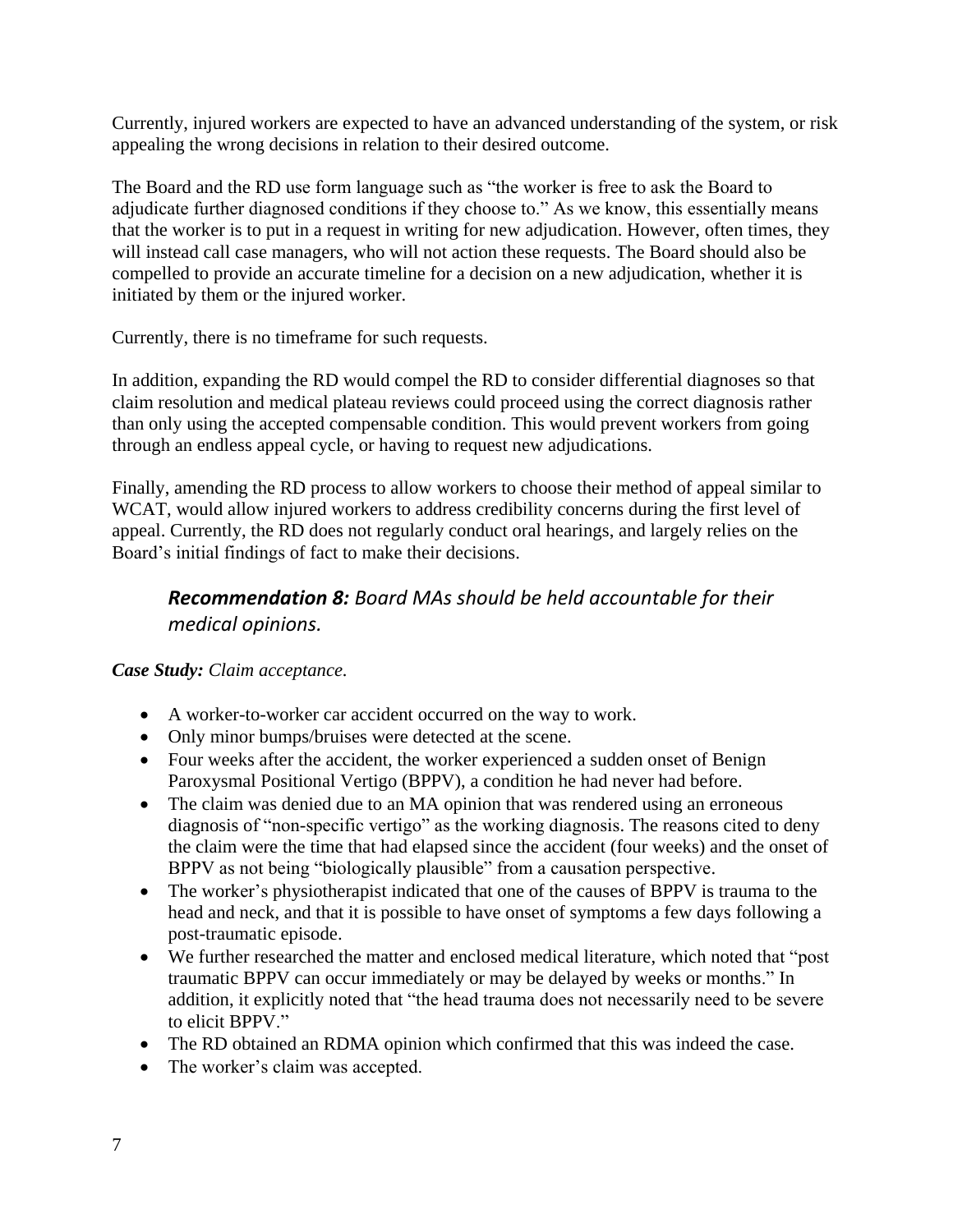Currently, we are not aware of any systems in place to measure accuracy and consistency of Board MA opinions. We recommend that a new system be put in place to hold MAs accountable for their opinions, and not simply provide conclusory medical opinions using an erroneous diagnosis, occupational disability guidelines, or an incorrect timeline.

The Board should provide them with continued case consultations/education to ensure consistency of medical opinions in cases involving analogous fact patterns. Presently, it is unlikely that the previous case study led to any real change in how the WCB adjudicates claims for trauma-induced vertigo.

# *Recommendation 9: Implement an expedited review process or independent medical review panel for decisions that have an immediate financial impact on injured workers.*

*Case Study: Selective/light duties.*

- A housekeeper was injured when a heavy item fell on her wrist.
- The claim was accepted for wrist contusion.
- The worker had a prior claim history of pre-existing de Quervain's tenosynovitis, and advised the Board that the symptoms were virtually identical to the injury.
- The employer offered modified duties.
- WCB, through a nurse's opinion, concluded that "the modified duties were within the temporary limitations for a wrist contusion and could have been performed using the worker's non-injured dominant hand."
- A premature/erroneous diagnosis was used as the factual basis to render a decision that found the worker was unreasonably refusing modified/light duties.
- Her wage-loss benefits were terminated, and she was found to be eligible only for health care benefits.
- Five days after the Board decision was rendered, a VSC doctor opined that the worker clearly aggravated her pre-existing de Quervain's tenosynovitis. This finding was based on a "markedly positive Finkelstein's test on the left", which included a "markedly swollen" left wrist.
- Surgery was scheduled to take place within six weeks of the report, and hand therapy as soon after surgery as possible was recommended.
- A written reconsideration request was sent to the WCB.
- The matter was not reconsidered.
- The worker was successful at RD.
- It took six months from the date of decision before a correct decision was made.
- Impact on the worker: The worker fell into an emotional spiral as she had to rely on her family for financial support pending the RD decision.

This case provides a snapshot of WCB's current application of the selective/light policy, in which they rely on medical opinions from practitioners who do not physically examine the worker. Moreover, premature decisions were made on this matter without completing appropriate medical investigations to obtain a full and definitive medical diagnosis.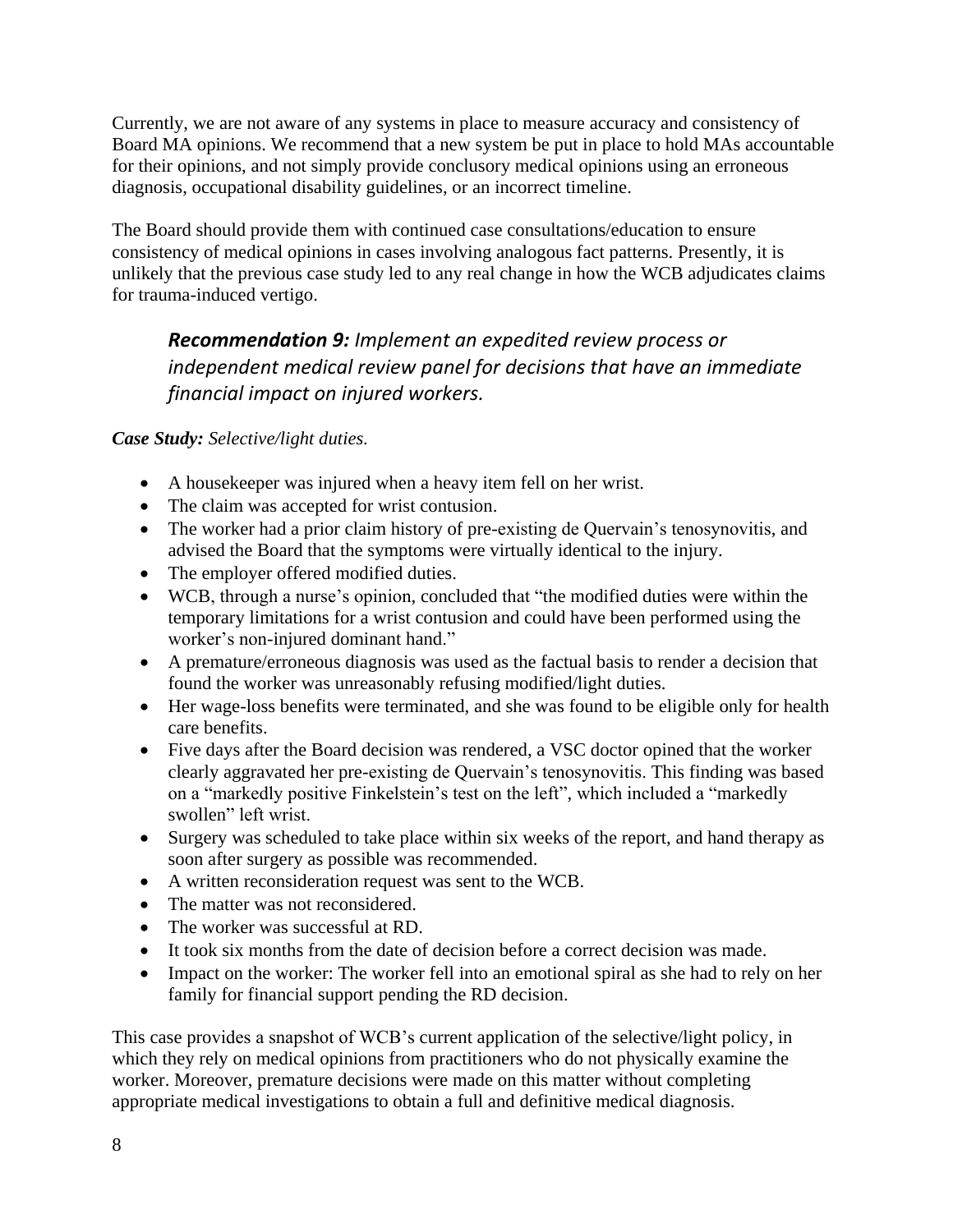Furthermore, no weight was given to the recommendations provided by the worker's AP or follow-up reports, which clearly indicated the wrong diagnosis was being used. Lastly, the Board did not respond to a reconsideration request, leaving the worker to bear the financial burden of waiting several months without wage-loss benefits.

An expedited review process, or medical review panel, would greatly benefit selective/light cases. It would prevent injured workers from attempting to return to work while injured or having to access EI or Income Assistance benefits which are substantially less than wage-loss benefits.

#### *Case Study: Selective/light duties.*

- A worker sustained a left foot/hindfoot injury, which was suspected to be an Achilles tendon rupture.
- The employer provided a list of modified duties.
- The MA opined, "the modified duties would not place an undue risk on the worker's Achilles tendon rupture. He could ambulate with crutches for short distances when needed."
- The worker attempted modified duties and found that the duties were substantially different than those presented to the WCB. He was required to walk short distances on his crutches, and then stand for prolonged periods of time at a computer station (no sit/stand or modifications available).
- When he had to print documents, he had to walk further to retrieve them.
- The worker's AP provided a letter to WCB stating he can only safely perform sedentary duties as he is at risk of further injury.
- The WCB did not respond to the AP's letter, and advised the worker to return to work.
- The worker attempts light duties for four weeks and has an incident, where he slips on his crutches and lands on his injured leg. He ceases participation in light duties.
- The WCB deemed it an unreasonable refusal and calculated temporary wage-loss benefits by deducting light duty benefit for hours he could have worked had he not refused.
- The MRI confirmed Achilles rupture.
- The orthopedic surgeon later stressed that the worker must remain completely non-weight bearing.
- The worker had to bear the burden of undue financial pressure by discontinuing light duties that were not suitable for him.
- The worker appealed to RD and the worker was successful. It took six months from the date of denial until the worker received this decision.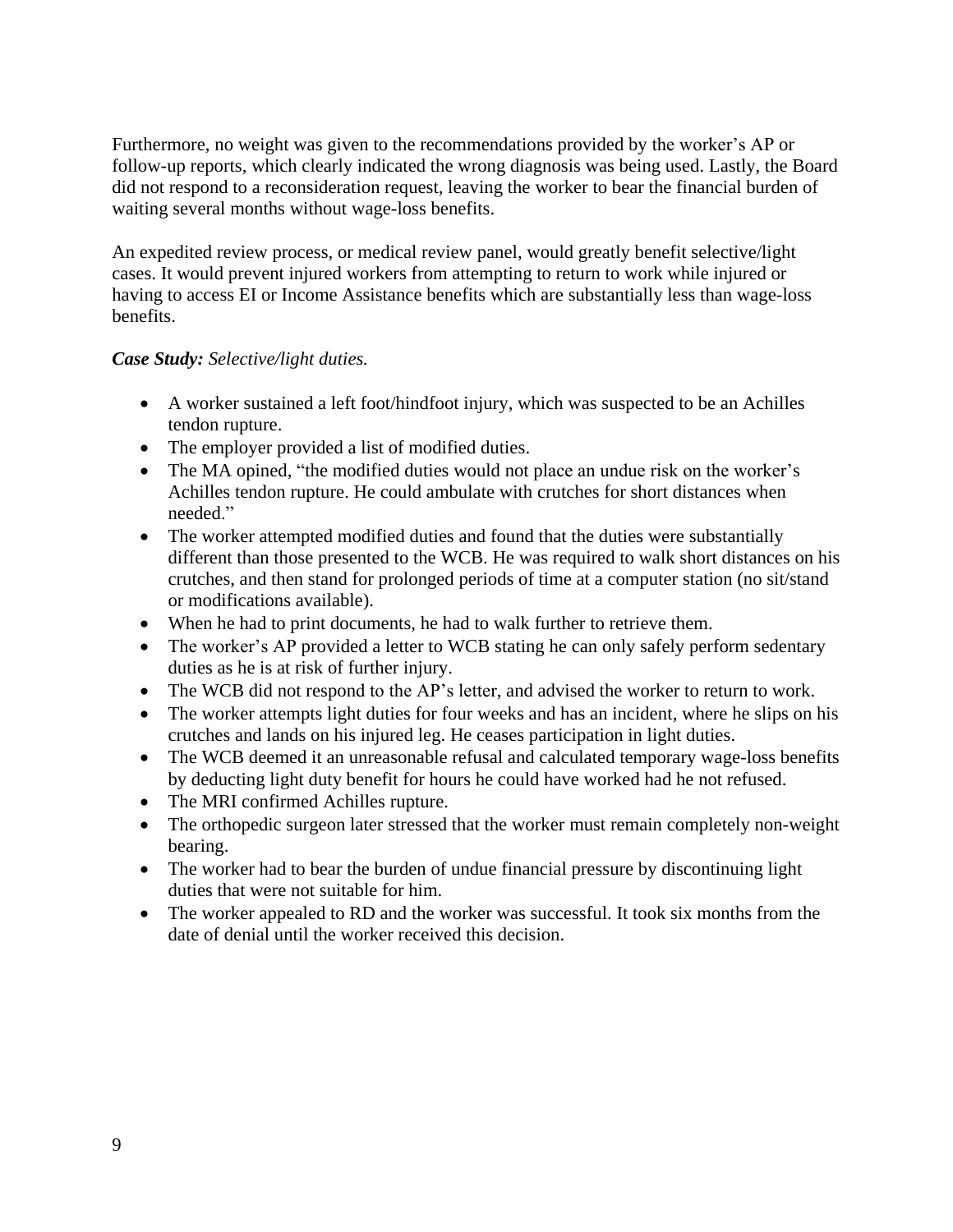*Recommendation 10: Reconsiderations need to be mandatory if new medical evidence is received within 75 days of the original decision. These decisions should be made by designated Reconsideration Officers.*

*Case Study: Modified duties.*

- The worker injured his back, and reported hearing a pop as well as feeling severe pain.
- The claim was accepted for low back sprain/strain.
- The MA speculated that the most likely diagnosis is a low back sprain, and stated the worker should be referred to a "VSC for diagnostic clarification and treatment recommendations."
- The employer offered modified duties, and the Board agrees he can go to work despite it being clear that the worker did not have a definitive diagnosis to explain his significant pain symptoms.
- The worker attempted to perform the modified duties. He realized the modified duties were not the same as those provided to the Board. Specifically, he was required to pull excessively heavy bins.
- The worker informed the Board, who never investigated nor spoke to the employer about these concerns.
- The worker decided not to risk further injury, and discontinues the modified duties.
- His wage-loss benefits were terminated.
- The worker ended up losing out on several months of wage-loss benefits. He only received a total of three weeks of wage-loss benefits prior to being cut off for refusing 'reasonable' selective/light duties.
- A consult report from a neurosurgeon, three months after his benefits were cut off, revealed the worker had a left foraminal disc herniation at the L3-4 level and a foraminal disc osteophyte complex on the left at the L5-S1 level, and a slight bulge laterally at the L3-4 level. At the L5-S1 level, there was also a tiny osteophyte with associated disc bulge.
- Several months later, his review was successful.

The speculative diagnosis of a low back sprain/strain was completely erroneous and led to months of frustration and financial distress for the worker, in which he had to apply for medical EI and survive on a fraction of his wages with no health care benefits to treat his condition. At the time he appealed this decision, he had just started taking anti-depressant medication, which he attributed to the financial distress and frustration with dealing with WCB.

Currently, the WCB treats these requests as optional, and usually does not reconsider them at all, ignoring the request and allowing 75 days to elapse. We recommend the WCB have designated reconsideration officers to make these decisions rather than rely on the original case manager's to reconsider their own decisions.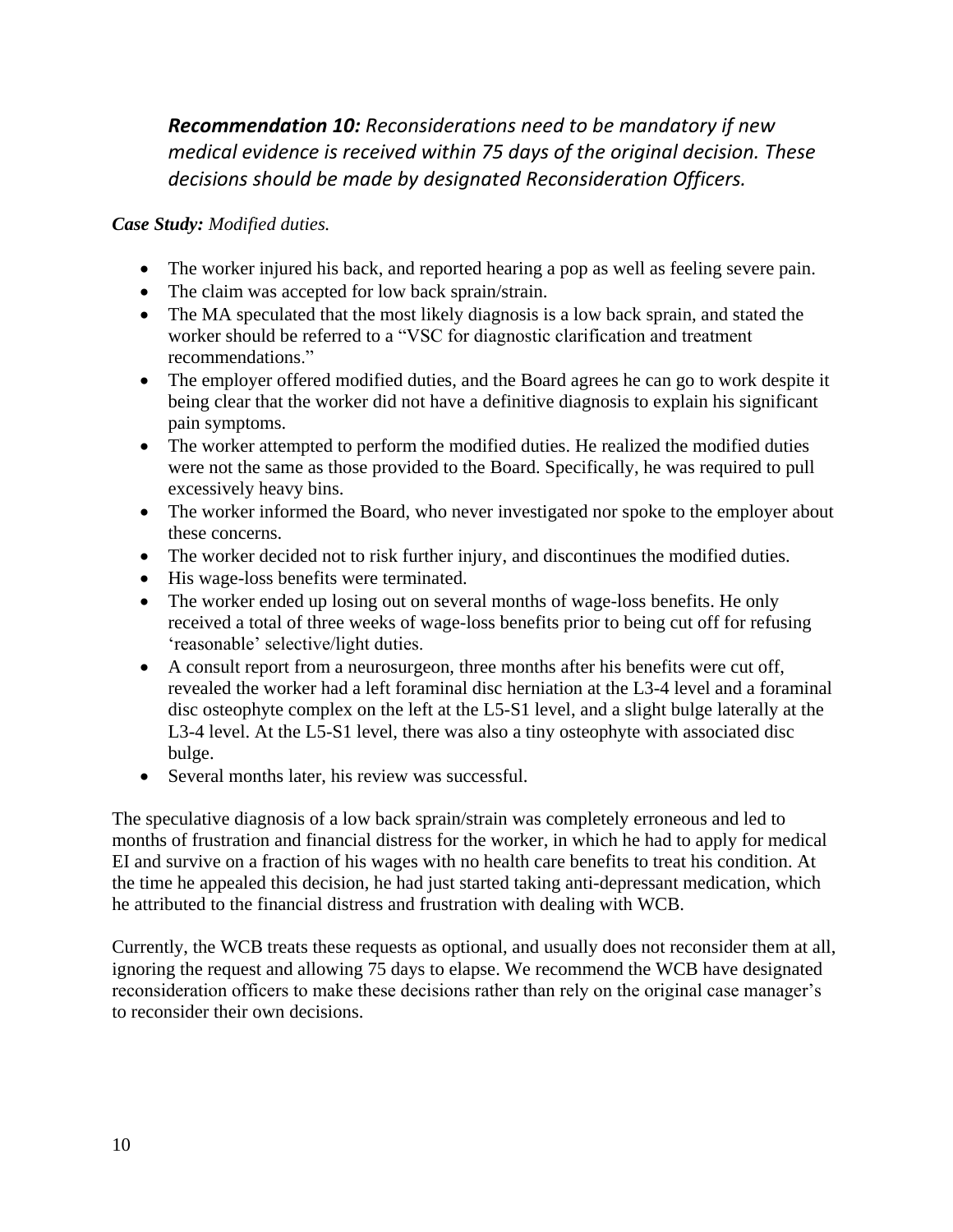#### *Case Study: Plateau decisions.*

- The worker was injured while lifting a resident from the ground to a wheelchair in November.
- Her claim was accepted for a right elbow sprain/strain.
- In March the following year, she attended an OR1 program and was discharged as fit to return to work without limitations.
- June 2: an MRI revealed a right distal bicep tear.
- July 25: WCB issued a decision terminating wage-loss benefits, accepted two permanent conditions, and deemed the worker fit to return to her pre-injury job. WCB speculated that "a pending orthopedic consult is not expected to result in a surgical recommendation."
- August 19: the worker was examined by an orthopedic surgeon, who has advised complete immobilization in an elbow brace as conservative treatment before likely proceeding with surgery.
- The doctor advised that surgery was a likely option, as they have decided to test out these conservative measures, before proceeding to a surgical procedure involving detachment of the distal biceps and reattachment to the radial tuberosity.
- $\bullet$  HEU requested a reconsideration of the Board's July 25<sup>th</sup> decision letter, considering the August 29<sup>th</sup> consult report directly contradicted that decision.
- The Board did not reconsider its decision.
- The worker underwent surgery in September of that year.
- The worker waited several months through the Review process before it was determined she was not at medical plateau at the time the July  $25<sup>th</sup>$  decision was rendered.

A mandatory reconsideration process, expedited Review, or Medical Review Panel would have been of great benefit to this worker's case. Instead, she had to wait several months without any income to finally be successful on appeal.

#### *Case Study: Plateau decisions.*

- A worker fractured his ankle as a result of a workplace accident.
- Following several surgeries, WCB determined that his condition reached medical plateau.
- They accepted chronic left ankle pain on the claim file, and provided him with a 2.5 per cent award.
- The worker was upset and was told to appeal the decision.
- Requesting a review of this decision would have been a waste of time since there is no provision for a chronic pain award greater than 2.5 per cent.
- The union called the case manager, advising they had not referred the file for a Disability Awards Medical Advisor (DAMA) assessment. The case manager confirmed this step was missed, and made the correct referral. Six months after the DAMA assessment, the worker received a new decision from Disability Awards; his PFI was increased from 2.5 per cent to 16 per cent. The Board accepted the range of motion loss in the left ankle, the left hindfoot, and sensory/nerve damage.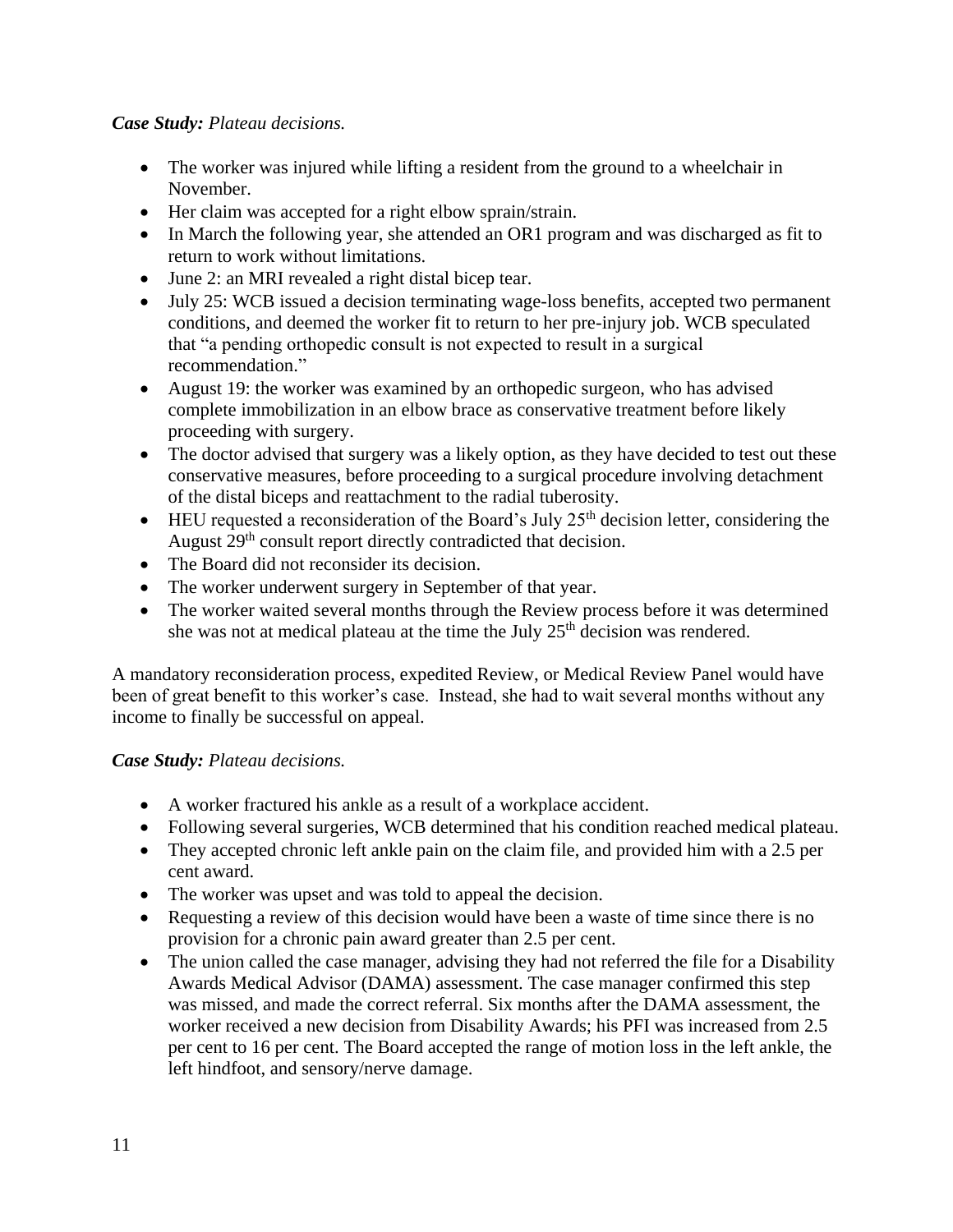#### *Common problems in plateau decisions:*

- They are premature. There are still medical investigations that would provide a much clearer picture regarding a worker's diagnosis, the severity of the injury, treatment plan, and ability to participate in VR.
- These decisions are largely based on the "discharge status" of Occupational Rehabilitation 1 (OR1) and Occupational Rehabilitation 2 (OR2) programs.
- In each progress report, the OR program providers always indicate the worker is "anticipated to be discharged as being fit to return to work without limitations."
- Many times, these OR report discharge statuses are not consistent with the actual details of the report, which will document that the worker continues to report disabling pain symptoms and limitations that preclude them from demonstrating the functional abilities to return to pre-injury job duties.
- Sometimes, when workers refuse to participate in functional weight-lifting activities, the OR program therapists will document speculative opinions that the worker would have been able to complete the activity had they participated, so the discharge status is still fit to return to work despite no demonstrated objective proof.

The Board case managers place significant weight on this discharge status without looking at the totality of the medical evidence on file. As such, the OR reports serve as the evidentiary basis to terminate a worker's wage-loss benefits.

# *Recommendation 11: Eliminate Psychological Disability Awards Committee (PDAC) as an expert evaluator of psychological PFI cases.*

### *Case Study: Problems with PDAC.*

- The worker, a switchboard operator, contacted the union wanting to appeal an April 29, 2019 Board decision that set her permanent functional impairment (PFI) for her compensable post-traumatic stress disorder (PTSD) at 15 per cent, effective April 6, 1995. The worker's PTSD resulted from a sexual assault at work.
- The worker returned to work in 1995, and temporarily wage-loss benefits were terminated. However, it appears the Board never made any further decisions regarding her claim. This was not realized until April 2018 when the worker contacted the Board requesting a reopening of her claim. After her claim was reopened, the case manager made a referral of the worker's claim to the Disability Awards Department, and she was given a disability award retroactive to 1995.
- The failure to make this decision in a timely manner resulted in \$58,000+ retroactive payment to this worker – money that she could have used over the years. Upon a review of the medical on this file, the worker struggled since 1995 with her mental health and with concerns that WCB never adequately helped her. She was not aware of her entitlement to a disability award until 2018.
- The case is now pending an appeal arising out of the PDAC's decision to only provide the worker with a 15 per cent PFI, despite the horrific details surrounding her two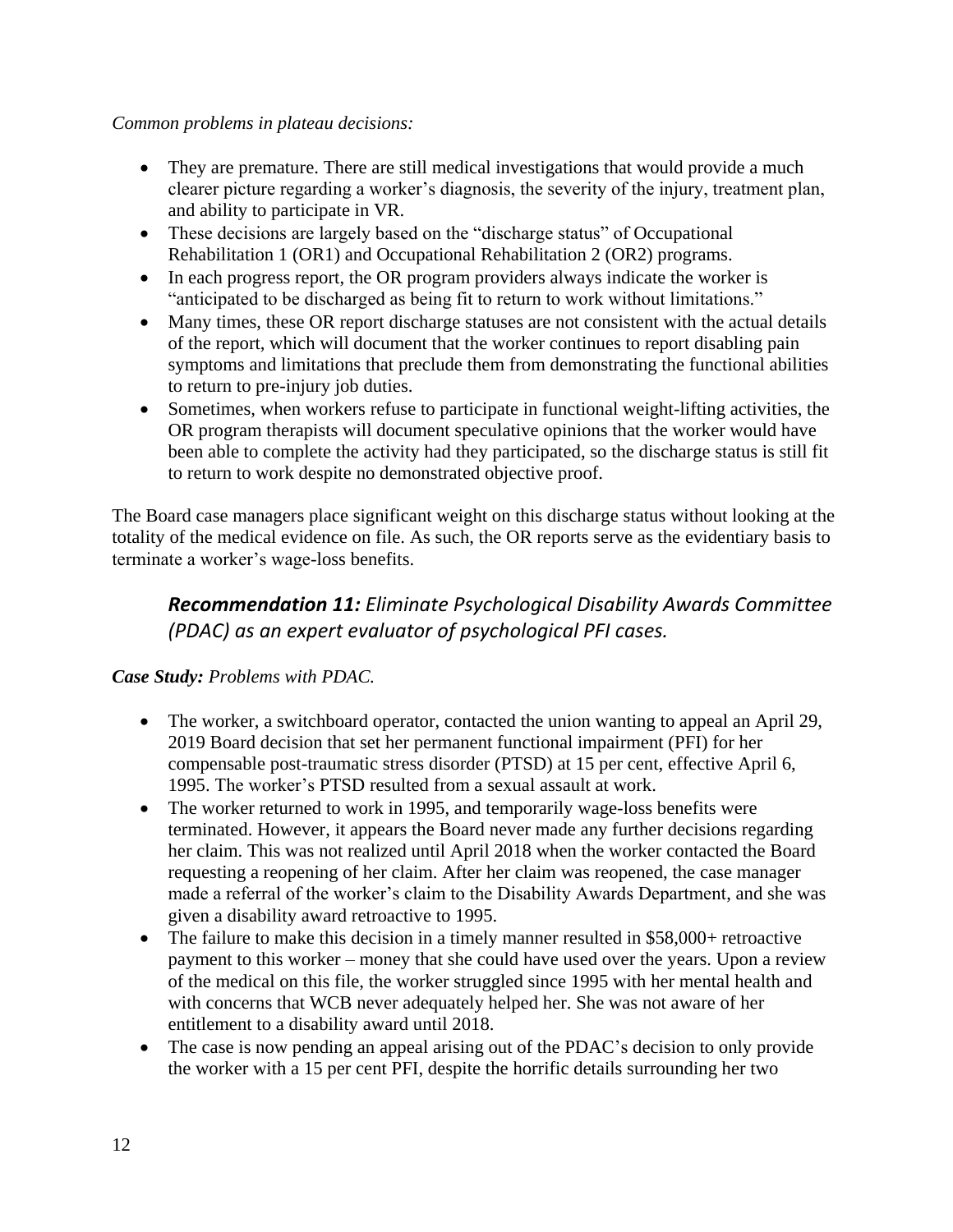workplace incidents, and the significant way in which her life was altered as a result of the 1995 incident.

#### *Case Study: Problems with PDAC.*

- On September 16, 2016, the Board rendered a decision letter rating a worker's psychological PFI at zero per cent.
- By way of a March 21, 2017 RD decision, the matter was referred back to the Board for further investigation with the possibility of a new psychological assessment. The worker underwent a new psychological assessment in May 2017. However, the findings were minimal due to the worker's inability to participate as a result of her psychological symptoms.
- In a September 21, 2017 decision letter, the worker's psychological PFI was found to remain at zero per cent.
- PDAC solely relied upon the latest psychological assessment to come up with the zero per cent rating.
- In the months leading to the deemed plateau date, the available medical documentation indicates the worker needed to see a psychologist on a regular basis and take three kinds of psychiatric medication. She was assessed as emotionally fragile and subject to relapse. Her psychologist considered her somewhat emotionally fragile, and restricted from physically demanding work. She was still experiencing anxiety and depressed mood, and was a medium suicide risk. In this context, the PDAC's zero per cent was very difficult to comprehend.
- We used the reports on file submitted by the worker's Board psychologist and her own psychiatrist to argue that the worker's true psychological PFI rating should have been 35 per cent.
- The worker's review was successful, and her psychological PFI was increased from zero per cent to 35 per cent. It took almost 18 months from the original Board decision for her to receive this award.

These case studies clearly illustrate the need to eliminate PDAC in the process of providing a rating for psychological PFI.

We recommend that the policy be amended to utilize a multidisciplinary approach using the psychological assessments, consult reports, and other medical evidence on file to quantify a psychological PFI rating. As is the case with other disability awards, the responsibility should fall on a disability awards officer.

In recent years, we have been advised that 86 per cent of psychological PFI award appeals were being overturned. This is an alarming number of cases, and raises questions regarding the credibility of PDAC. Furthermore, it begs the question of how many workers are accepting these low ratings without appealing the corresponding decisions, given their level of impairment associated with their psychological condition.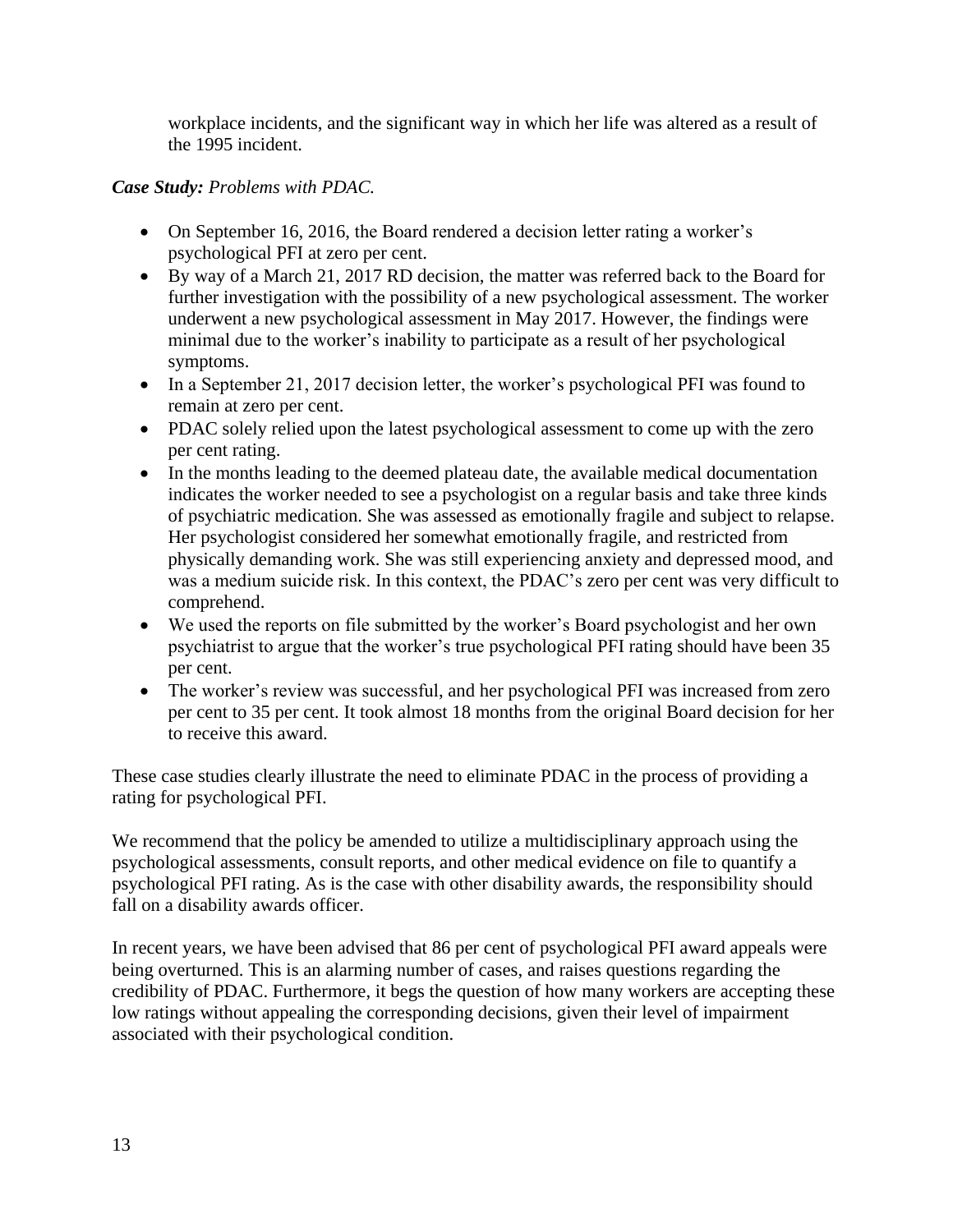*Recommendation 12: Clearly define the labour relations exclusion as outlined in Section 5.1(c) of the Act.* 

*Recommendation 13: Amend the current investigation process for bullying and harassment claims to allow for discrete investigations with the ability for witnesses to remain anonymous.*

*Case Study: Bullying and harassment.*

- $\bullet$  The worker's claim was denied using section 5.1(c), despite evidence that the worker's employer used intimidation, coercion and threats of discipline to coerce her to resign from her employment.
- WCAT initially denied acceptance of the claim citing decisions made about the worker's employment.
- The worker had to go through a Judicial Review (JR) until this decision was deemed to be patently unreasonable.

The Board uses broad discretion in applying this subsection of the Act. A clearly defined addendum to this policy is needed to prevent cases as outlined above. The fact that the worker had to endure years fighting her claim and go so far as a JR is unacceptable.

Current field investigations for section 5.1 bullying and harassment cases clearly identify coworkers and managers by their first names and last initials. This leads to vague witness statements and ultimately, the Board reaches a conclusion that there is not enough evidence to accept a worker's claim.

The Board needs to modify its investigation process for claims involving worker-supervisor, or worker-worker bullying and harassment to account for the sensitive nature of these claims, and to allow for an independent investigation in which co-workers do not have to fear they will be identified and retaliated against.

### *Recommendation 14: The Board needs to apply Section 21(1) in accordance with the Act.*

*Case Study: Health care benefits.*

- The worker was denied ongoing chiropractic treatment.
- The decision letter contained the following form language regularly used by the Board for health care benefit cases post-medical plateau:
- "At the time that a worker is injured, the Board provides health care benefits to support recovery from the acute symptoms related to the compensable conditions. After the condition reaches maximum medical recovery, it is the worker's duty to maintain that level of recovery by seeking their own treatment through extended health or MSP benefits. Therefore, your request is denied."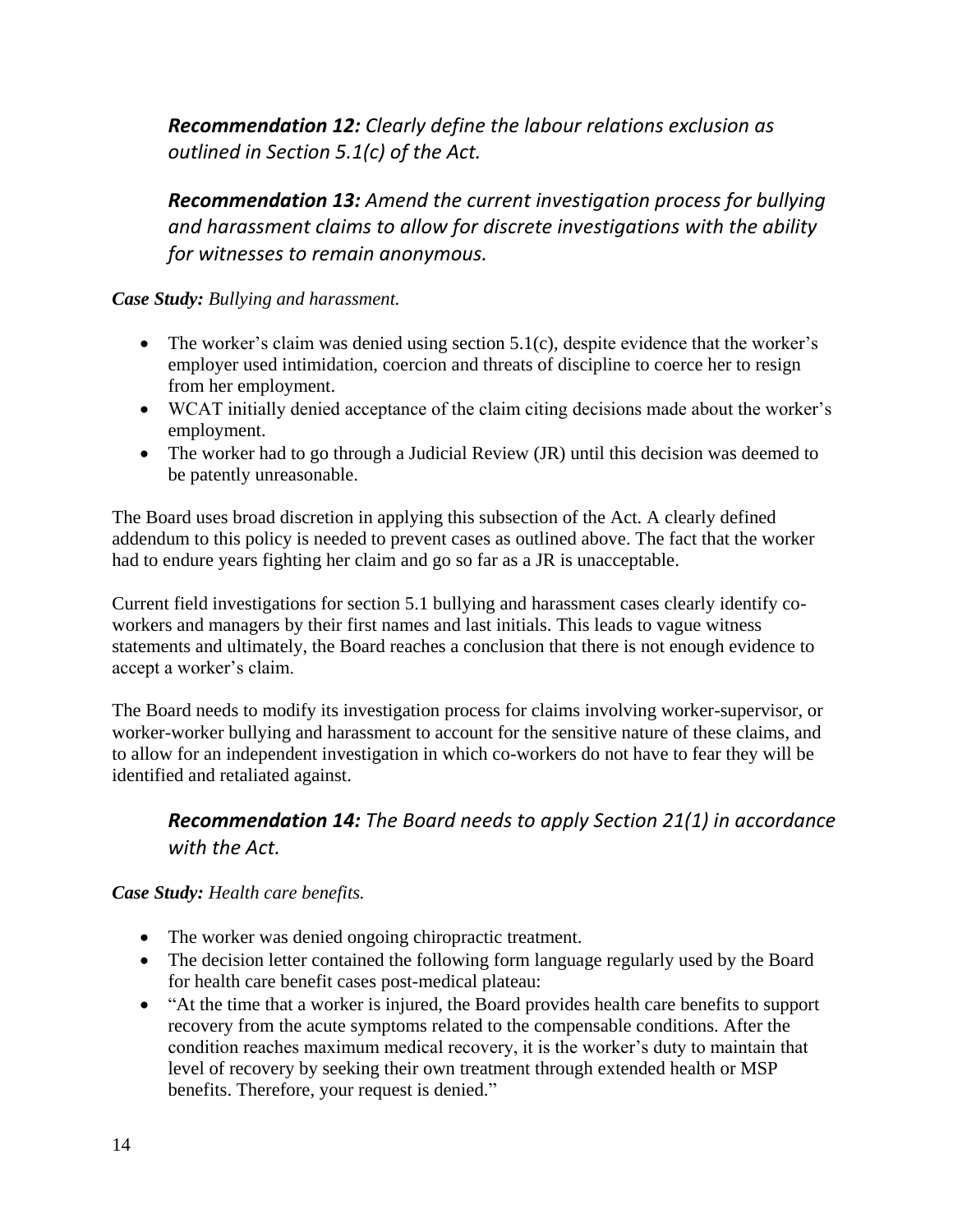- At the time of the decision letter, the worker's AP noted the worker was taking an alarmingly high dose of six pills of Emtec-30 per day to manage his chronic low back pain. Since commencing his treatment, the worker made extraordinary improvements; these improvements were so drastic that the worker has been able to completely discontinue use of Emtec-30.
- The AP further cautioned that the worker would jeopardize his health, if he had to go back on narcotic pain killer medication.
- The review was successful, and the worker was entitled to ongoing reasonably necessary chiropractic treatment to cure, alleviate or relieve the effects of the compensable injury.

Injured workers requesting further health care benefits in the form of physiotherapy, chiropractor, acupuncture etc. after medical plateau regularly receive a form letter from the Board indicating the worker is now responsible for their own health care.

This is an erroneous interpretation of Section 21(1) of the Act. Although we have been largely successful in reviewing these decisions, these types of decisions should not be made. Again, an independent ombudsperson could help ensure that the Board is correctly applying law and policy.

*Recommendation 15: Make vocational rehabilitation (VR) services mandatory.*

*Recommendation 16: VR must be made mandatory with the payment of retroactive benefits for successful appellate returns, in which the VR plan is found to be unsuitable.*

*Recommendation 17: All decisions made on entitlement must be communicated to the injured worker.*

*Case Study: Vocational rehabilitation (VR).*

- A worker sought an EOT for VR suitability decision.
- EOT granted due to language barriers, in which he was unable to comprehend written English especially given the context that the Board did not provide him with a verbal decision with an interpreter.
- He was in receipt of a PFI award for an aggravation of pre-existing PCL and MCL injuries as well as chronic pain in the knee.
- The worker reviewed the decision contesting the finding that a delivery driver was a suitable occupation for him.
- The AP cautioned that the worker's use of pain killer medication, along with the risk of exacerbation of pain symptoms due to frequent accelerating and breaking of a vehicle, make this position unsuitable for the worker.
- The AP also emphasized: "the worker has poor comprehension with the written, audio and oral English language skills. Therefore, the above would definitely pose a major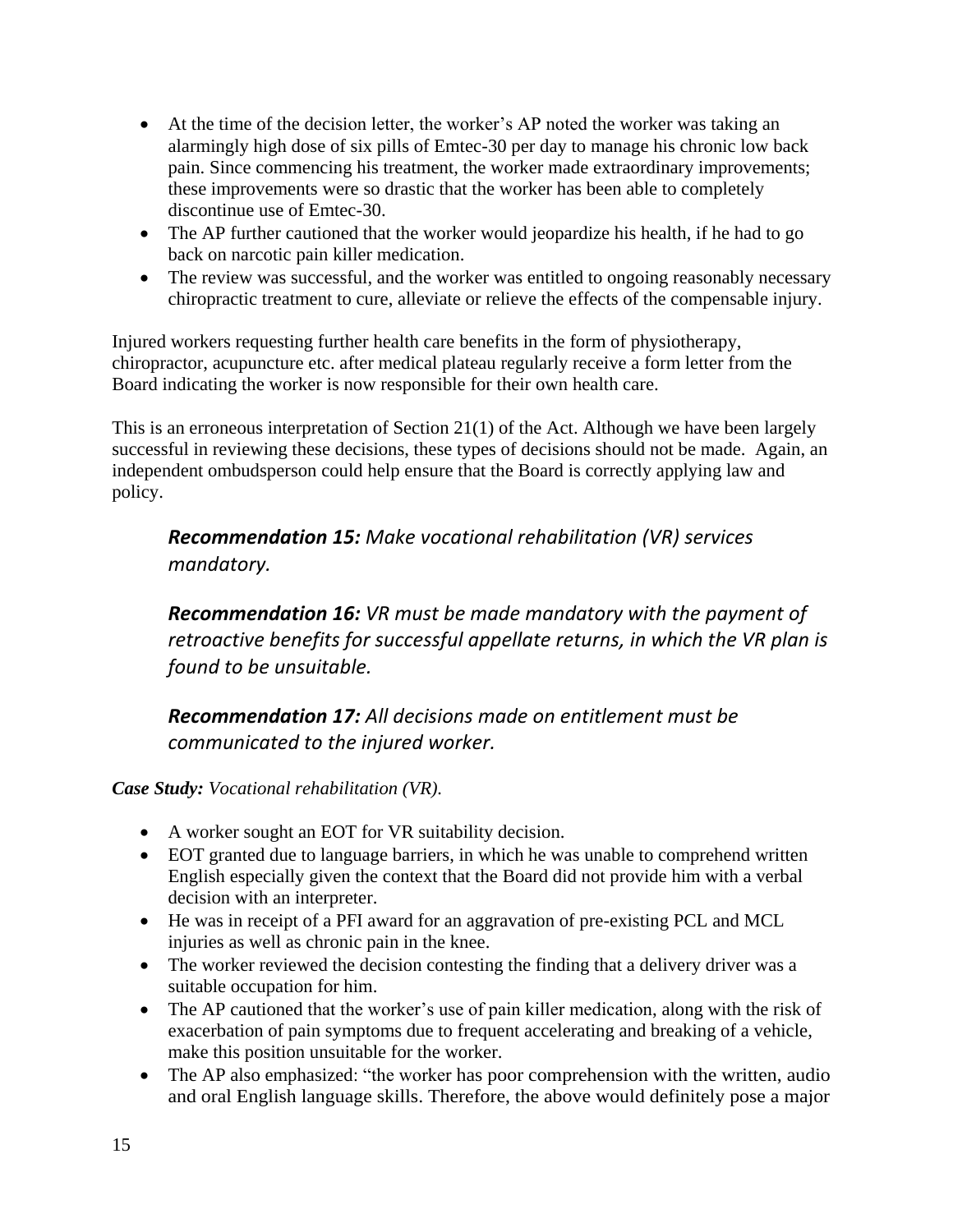concern that he would not be able to complete the duties to the expected level for a Delivery and Courier Service Driver. When he visits my office, he solely converses in Farsi his native language and when it comes to completing forms he always needs my assistance."

- The VR plan was found to be unsuitable. Given the circumstances surrounding the EOT, this process took 11 months. RD issued a decision on the merits of the case three months after the EOT was granted.
- *Implementation of decision:* The worker was granted VR planning benefits only as of the date of the RD decision letter; effectively disentitling him out of 11 months of retroactive wage-loss benefits despite the plan being unsuitable.

VR should no longer be considered a discretionary benefit. Furthermore, if a worker is unable to participate in VR due to functional limitations/restrictions, the VRC should either modify the plan to accommodate the worker's current levels of limitations, or send the file back for further investigation to determine whether a significant change warranted a reopening. Simply discontinuing a worker's VR benefits is not appropriate in an investigative system.

If a worker is successful on appeal in arguing that the current VR plan is unsuitable for them, they should receive retroactive VR benefits from the time the decision under appeal was rendered. Currently, the Board reinstates benefits only from the time the RD decision was made. Again, the worker pays the price for the Board's inaccurate assessment and there's no penalty for the Board. All too often, injured workers fall into a cycle of poverty due to having their income replacement VR benefits terminated. Many workers end up on EI for the short-term and then Income Assistance/PWD.

All decisions regarding entitlement benefits must be communicated to injured workers verbally in their first language. In special circumstances, the Board should also consider sending decision letters in the worker's first language.

The Board has their own language line with interpreters to make calls to injured workers. Currently, the Board sends a decision letter, written in English, to a worker and places the burden of translation back on the worker. The current process creates a huge burden on workers and their representatives to effectively attempt to acquire their rights to appeal through the extension of time process.

### *Recommendation 18: The VR process needs to place a greater emphasis on employers' duty to accommodate.*

### *Case Study: Vocational rehabilitation (VR) and duty to accommodate (DTA).*

- A 57-year-old food services work injured her right thumb in March 2017, and the claim was referred to VR in January 2018. This worker has worked in different roles (cooks helper and food services worker/nourishment aide) for Fraser Health Authority and affiliates for 30 years – since January 1989.
- The VRC "spent the past year trying to identify a suitable plan to facilitate the worker in returning to work with her pre-injury employer." On December 12, 2018, the employer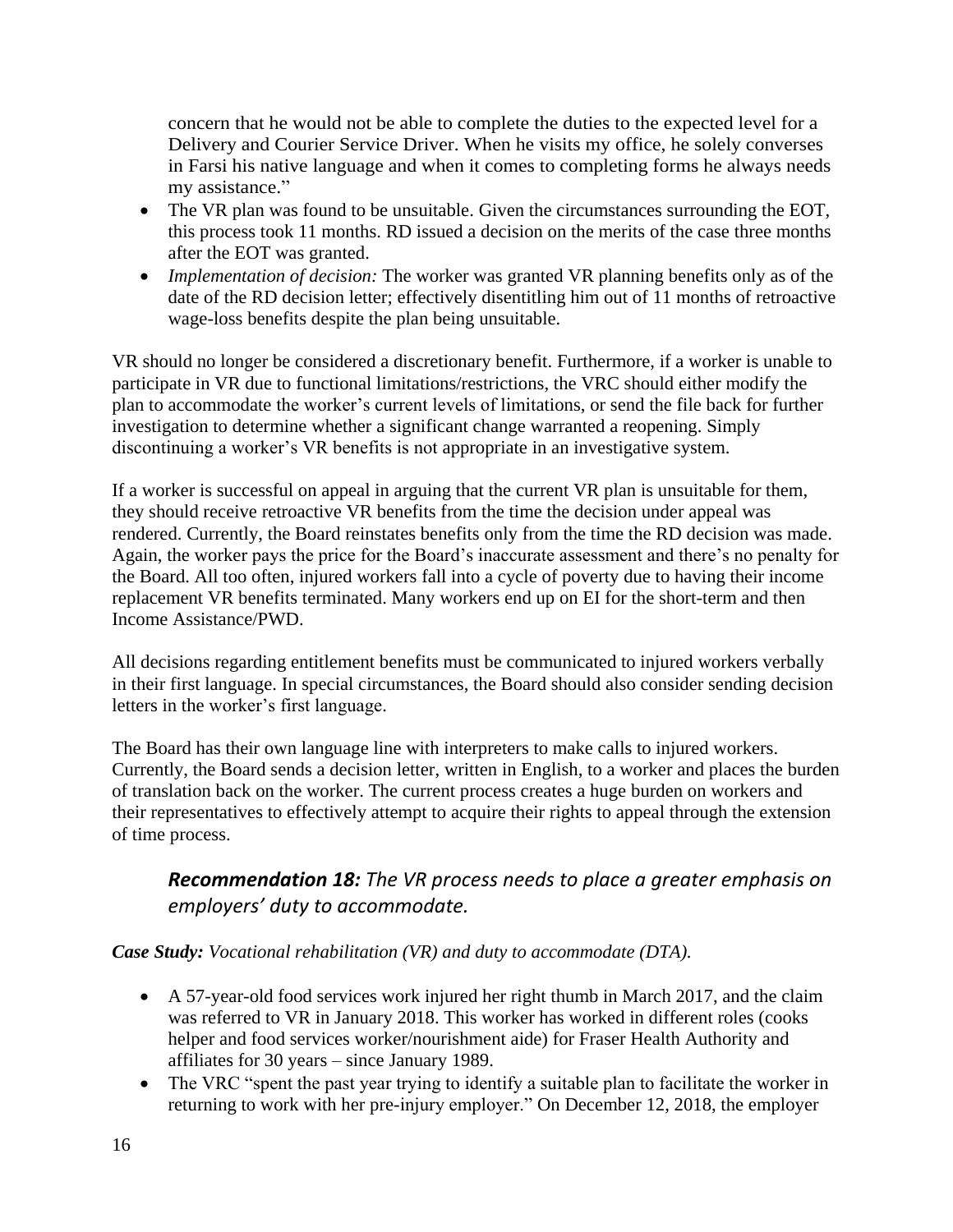confirmed they were not able to accommodate worker in a suitable phase two employment.

- The worker wanted to remain with her pre-injury employer as she was so close to reaching her pension (by age and years of service), so she identified a number of jobs that she knows she could do with her pre-injury employer and discussed this with VRC. However, the VRC simply went along with what the employer said, and did not investigate this further.
- The accepted limitations were: gripping with activation of her right thumb; lifting more than 10 pounds and only on an occasional basis; working in cold environments; and limited tolerance for pinch gripping.
- Initially, the Board sponsored the worker to attend training with the Academy of Learning, in hopes of being able to return to the pre-injury employer in other roles. There was no actual VR plan set up for this program, and just before the worker had successfully completed the admin program, the VRC issued a VR plan finding that the occupation of security guard would be suitable for, and reasonably available to, the worker.
- They expected the worker to drop out of the admin program just weeks before it was completed, and to start the VR plan for security guard.
- While there were some concerns by the Academy of Learning initially regarding the worker's ability to achieve a suitable score for typing speed, the worker surpassed all expectations and was close to completing the program and potentially remaining employed with her pre-injury employer.

The current VR system allows employers to circumvent the DTA. Without showing reasonable due diligence, or that accommodation would cause undue hardship, the employer can claim they do not have a job to accommodate the worker's limitations and restrictions.

This leaves too many injured workers with the prospect of embarking on a new career path in the latter part of their working lives. This process also causes catastrophic financial damage to injured workers since they lose their pensionable service, and effectively lose out on potential retirement pensions.

And lastly, this process leaves many injured workers feeling humiliated and hopeless, as they leave behind their careers to enter a new field at entry-level jobs.

# *Recommendation 19: Diagnosed psychological conditions arising out of all issues, undue delay must be compensable.*

### *Case Study: Undue delay.*

- The worker's file was transferred to the VR department in mid-2017 for a skills assessment.
- On November 20, 2017, the VRC (at the time) had an interview with the worker for purposes of creating a VR plan.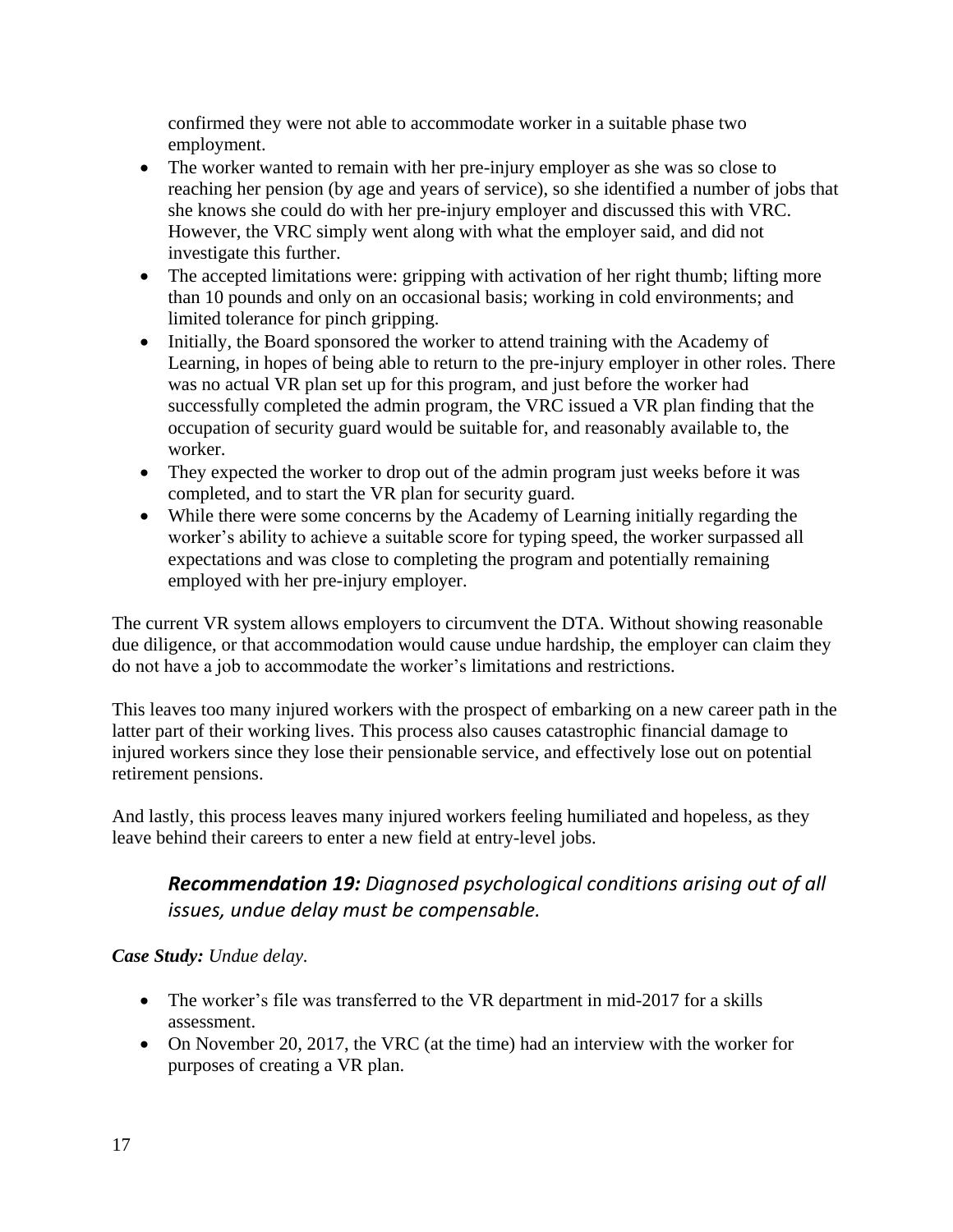- On December 18, 2017, the VRC spoke to the pre-injury employer, and determined that phase II would be ruled out and a deemed VR plan would be developed.
- This was not discussed with the worker, and there was no further communication regarding VR with the worker from the time of the VR interview in November 2017 until March 2018, when the worker was informed by letter that a different VRC was being assigned.
- No further communication was made with the worker regarding VR following that letter until October 2018, when the worker was copied on a decision sent to her pre-injury employer confirming there was no phase II position available (based on the determination made almost a year prior on December 18, 2017), and that the worker was entitled to wage-loss equivalency and possible retraining.
- No one contacted the worker to explain what this meant, and no wage-loss equivalency or VR services were provided to her.
- On November 1, 2018, the worker contacted the Board to discuss a number of issues, including a decision the Board neglected to make regarding the worker's entitlement to temporary wage-loss benefits following an April 2018 RD decision, and the status of the VR referral for her file.
- The case manager told the worker that her VRC was to complete a deemed VR plan, and a further decision would be sent to her indicating whether she met the requirements for a loss of earnings assessment. This was not done.
- In April 2019, our office followed up with the worker's case manager to determine the status of the deemed VR plan for the worker. On May 2, 2019, we received a voice mail from the worker's then VRC saying that ideally the plan would be completed by May 13, 2019, or barring that, by May 27, 2019.
- No decision was issued by May 27, 2019, and no communication was received from the VRC by either our office or the worker regarding any further delays.
- On June 24, 2019, our office left a voice mail for the worker's then VRC asking for an update on the status of the VR plan, as it had been almost a month since the anticipated timeframe in which the decision would be issued, and we had not heard anything or received a decision.
- On June 26, 2019, our office received a call from the worker's VRC indicating that there had been some "pretty significant staffing changes in May and June" and some "issues with upper management". The VRC indicated that the worker's file had been assigned to a new VRC, but that neither of them could provide an anticipated timeframe in which the VR plan would be issued, and that she could not provide the contact info for the new VRC. Neither of these calls are documented on the worker's file.

If a worker develops a psychological disorder due to undue delays and frustration with the Board in scenarios such as the previous case study, the Board should not be able to deem these to be non-compensable factors in the development of psychological conditions.

# **OTHER RECOMMENDATIONS**

*Recommendation 20: Interest must be paid on payment of retroactive benefits in all successful reviews and appeals.*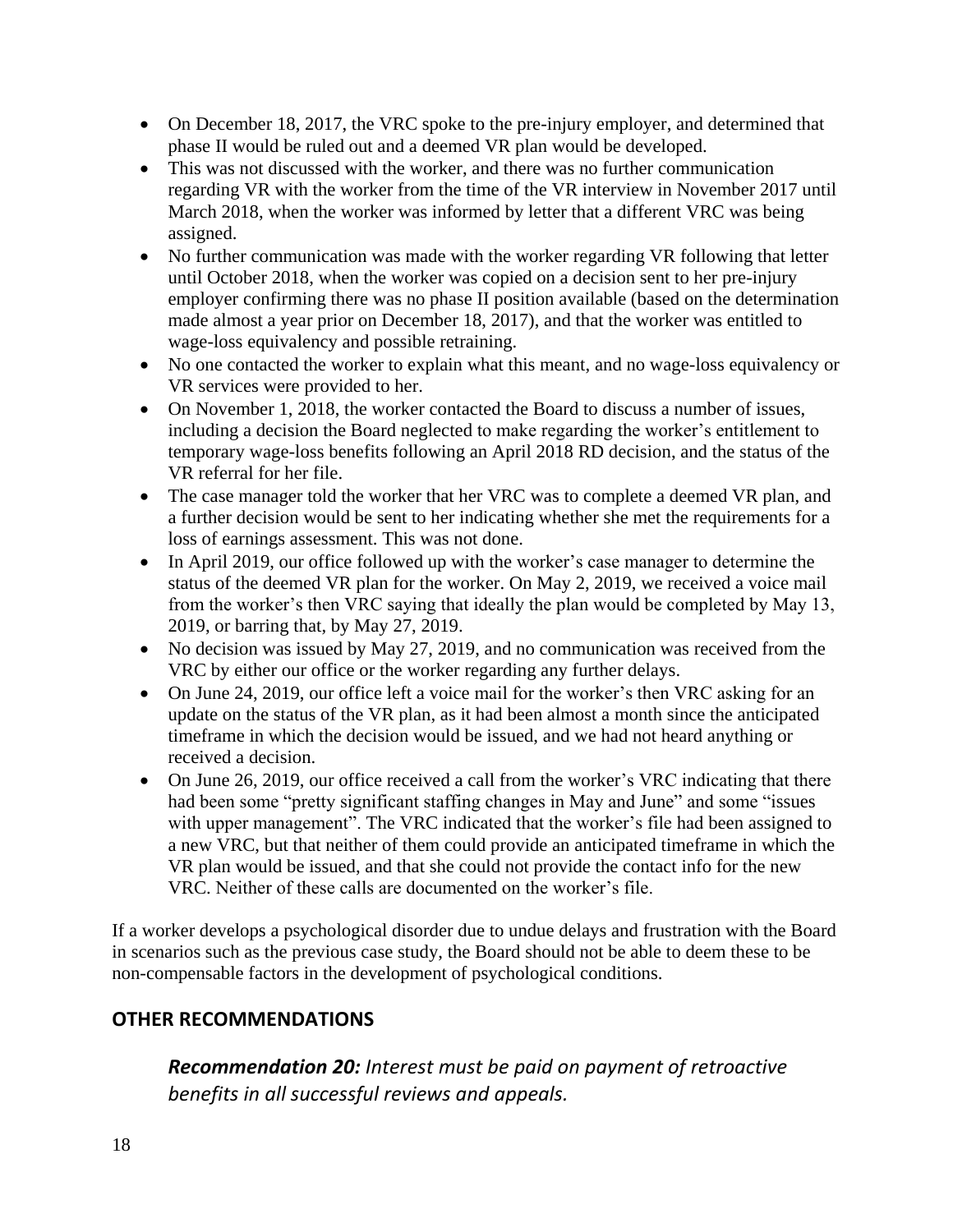Workers consistently receive retroactive payments – and as of 2002, they do not receive interest on the payments, but should be provided with interest. Currently, there's no deterrent to the Board making premature decisions. The WCB in British Columbia is seemingly one of the only jurisdictions that does not pay interest on retroactive benefits for successful appeals.

# *Recommendation 21: Replace the Fair Practices Office with an independent ombudsperson who is not internal to the Board.*

We further recommend that this new office create a quality control position within the ombudsperson's office to ensure the correct claim management processes are followed: i.e. formal decisions on claim resolution or permanent conditions are actually made. Alternatively, once a worker's claim is deemed to be at medical plateau, a referral to disability awards must actually be completed.

*Recommendation 22: Compel the Board to include field investigation surveillance in requests for disclosure.* 

Injured workers have the right to know when they have been under surveillance.

# *Recommendation 23: Allow physicians to directly receive pre-authorization to write medical-legal opinions for the purposes of worker reviews and appeals.*

This will help alleviate the financial burden imposed on workers as they currently have to solely bear the burden of costly medical opinions for appellate purposes.

# *Recommendation 24: Amend policy #40.00 to include circumstances in which a worker, despite reasonable efforts, is unable to obtain employment in the target VR occupation.*

Instead of discontinuing job search benefits, the Board should provide the worker with a new VR plan, since the original one has for all intents and purposes, failed.

# *Recommended 25: A new system, to make findings of facts related to acceptance of limitations and restrictions, needs to be implemented.*

These findings should be made once conditions are accepted as permanent. Once a condition is accepted as permanent (including chronic pain), the Board should investigate what associated limitations and restrictions are present. The Board should also provide the worker with 30 days to submit their own medical evidence from their doctor as to what limitations and restrictions are associated with the diagnosed conditions.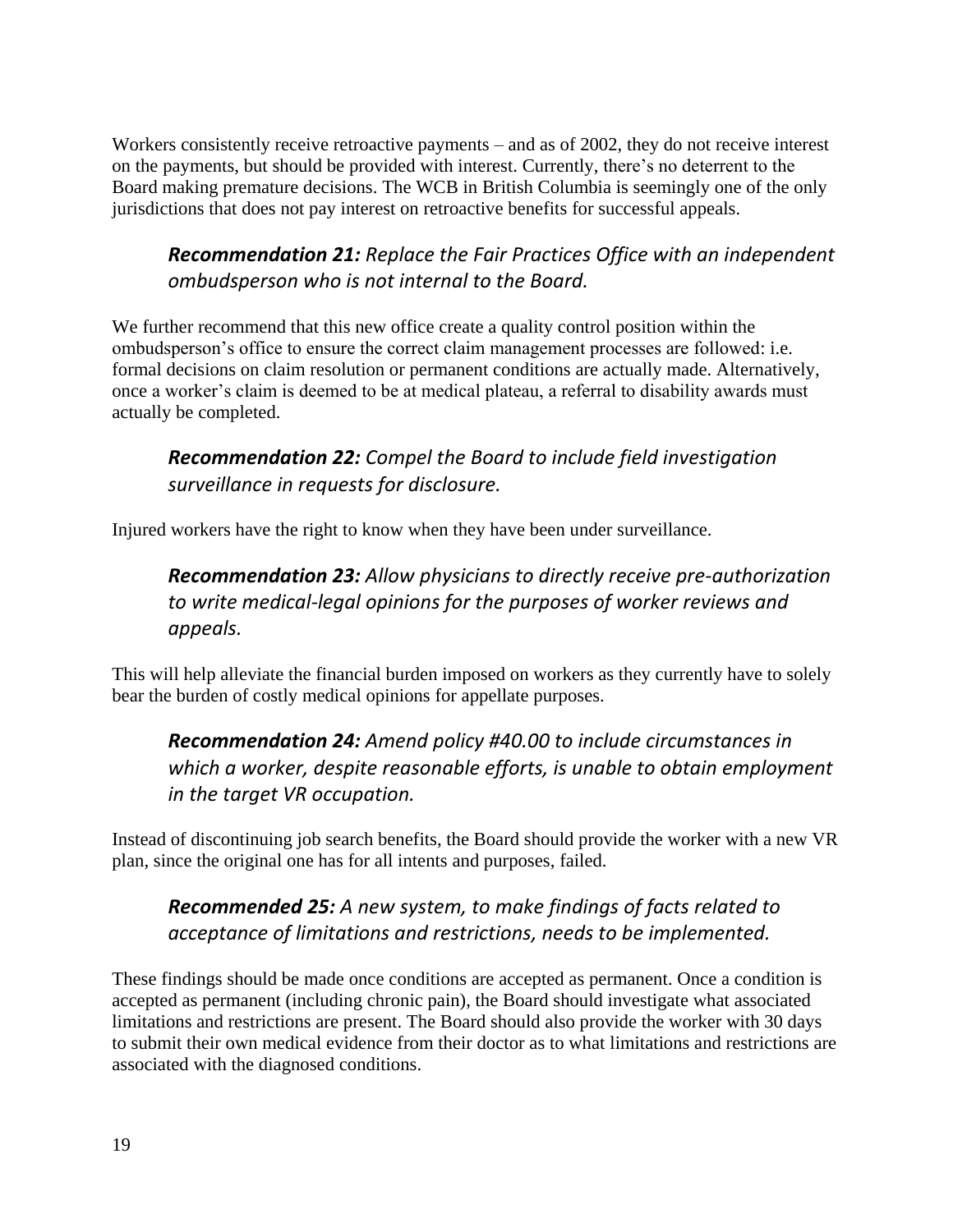# *Recommendation 26: Amend the current Activity-related Soft Tissue Disorder (ASTD) policy to include the merits and justice of each individual case. Accept computer-related soft tissue disorders.*

The Board's current ASTD policies and practice directives contain outdated medical science that largely requires the presence of force, awkward postures, repetition, and unaccustomed duties. This "one size fits all" approach precludes individual analysis based on the merits and justice of each individual case.

The current application of this policy effectively bars all computer-related ASTDs, since they do not have the requisite force that the Board requires to accept these claims. Yet, year after year, our members develop ASTDs due to prolonged computer usage.

# *Recommendation 27: Disability awards should apply the "make whole principle", and therefore be payable for the duration of the injured worker's life.*

Since a disability award recognizes the lifelong effect of a permanent workplace injury, it does not make sense to have the disability awards terminate at age 65. To truly put an injured worker in the position they would have been in – had they not been injured at work – anything but a lifelong pension is an inequitable result.

### *Recommendation 28: Apply section 99(3) of the Act and policy #97.00.*

WCB rarely applies this provision of the Act and policy, and seemingly operates under the presumption that the WCB MA opinions carry more weight than those of attending physicians and other treatment providers. In our experience, the evidence is often equally weighted, but the WCB is not applying the section of the Act correctly. Indeed, we were unable to find one case study, in which the evidence was found to be evenly weighted.

# *Recommendation 29: Elimination of gender-based pronouns in all Board correspondence.*

We recommend that the Board update its letters to remove gender pronouns and address correspondence to injured worker without containing a pronoun.

### *Recommendation 30: Loss of earnings where greater than PFI awards should replace PFI awards.*

All loss of earnings, if greater than PFI award, should replace the PFI award. This practice would be consistent with the make whole principle, rather than allowing the Board to continue its current practice of only finding a significant loss of earnings if there is a 25 per cent loss of earnings.